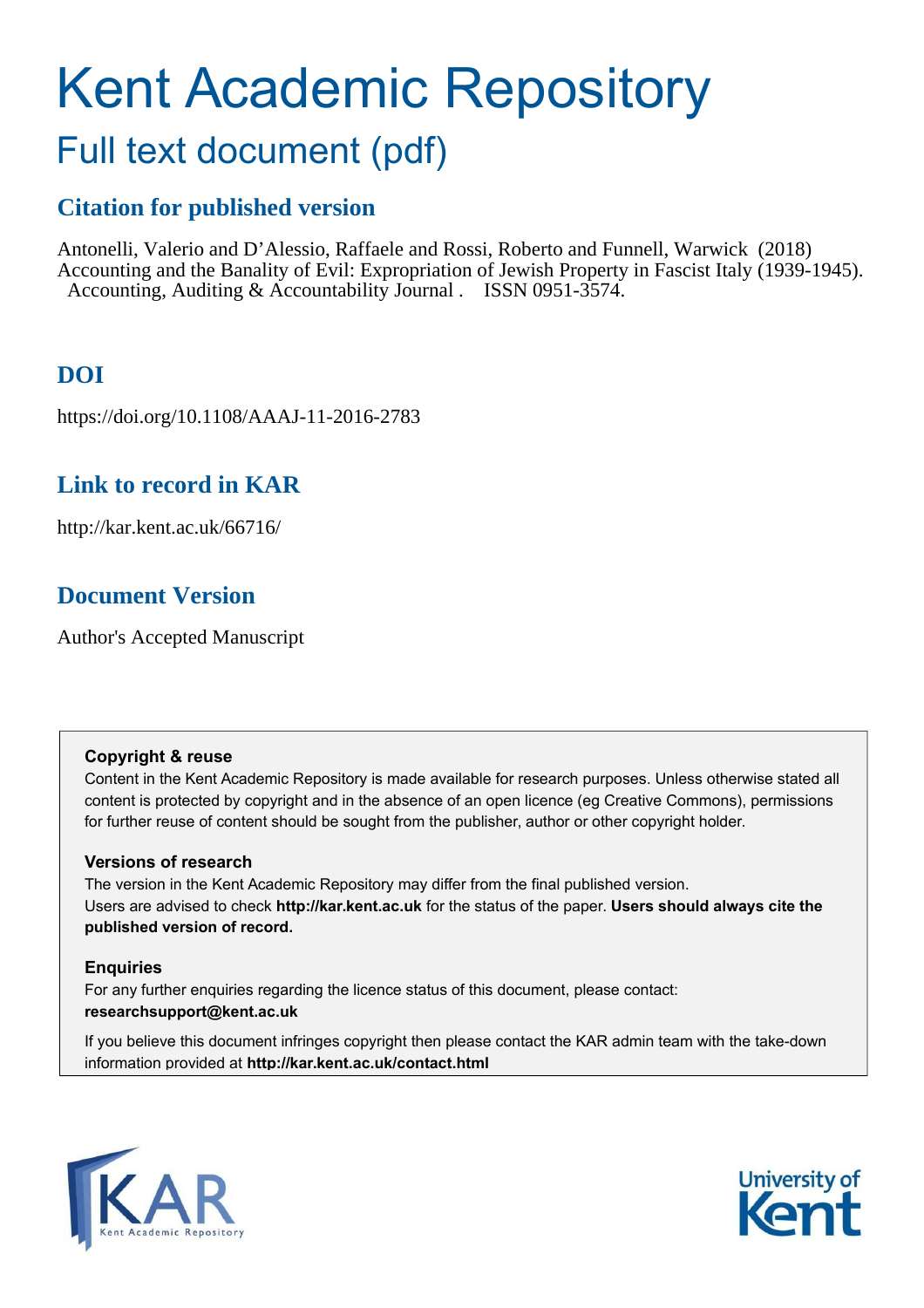### **Accounting and the Banality of Evil: Expropriation of Jewish Property in Fascist Italy (1939-1945)**

#### **Abstract**

**Purpose** – This study identifies the significant role of accounting in the expropriation of Jewish real estate after the enforcement of race laws under Benito Mussolini's Fascist regime in Italy.

**Design/methodology/approach** – Hannah Arendt's understanding of government bureaucracy in 20th century totalitarian regimes informs the research which draws upon a wide range of primary sources.

**Findings** – Implementation of the program of expropriation was the responsibility of a government body, EGELI, which was created specifically for this purpose. The language of accounting provided the means to disguise the nature and brutality of the process and allow bureaucrats to be removed from the consequences of their actions. Accounting reports from EGELI to the Ministry of Finance confirmed each year that those who worked in EGELI were devoted to its mission as an agency of the Fascist State.

**Research limitations/implications** – The paper refers to the Jews expropriation from the Fascist institutions point of view while the Jews' documents and their economic, social and human lives were not considered. It paved the way to further research about Jews discrimination and persecution in European countries other than Nazi Germany from an Accounting History viewpoint.

**Originality/value** – The paper is the first contribution coming from Italy about the role played by Accounting and Accountants in Jews persecution under the Fascism.

**Keywords** – Jews, Race laws, Italian Fascism, accounting, expropriation of property, bureaucracy, EGELI.

**Paper type** – Research paper.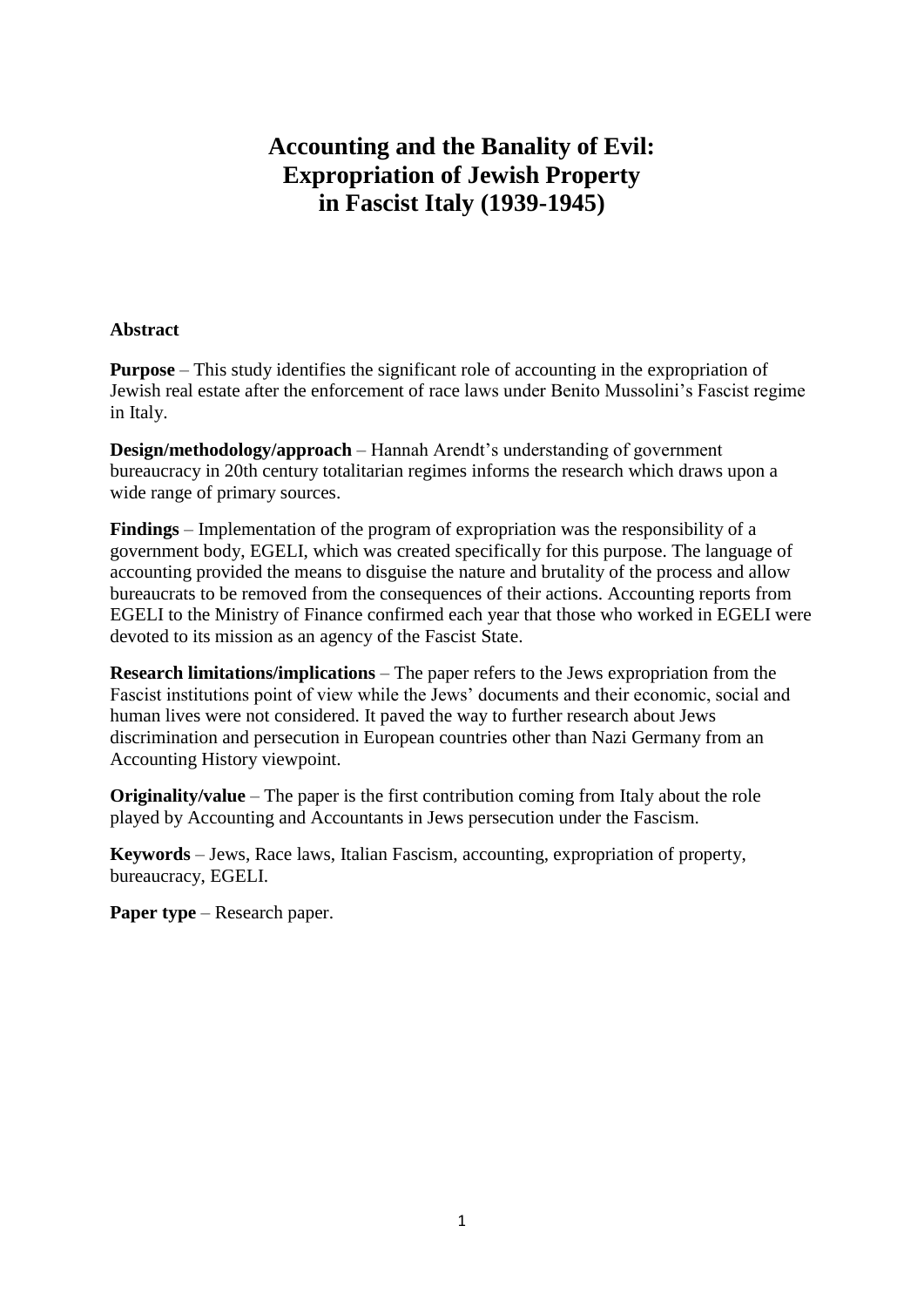#### **Introduction**

After Mussolini entered into an alliance with Hitler in 1936 Fascist Italy embarked upon a program of anti-Semitism. Race laws which were promulgated by the Italian Fascists in 1938- 39 resulted in severe restrictions on the rights of Italian Jews, including their right to own property. Tragically, the expropriation of Jewish property by the Fascist government became the prelude to the ultimate, attempted annihilation of Italian Jews by the Nazis after the surrender of Italy. The persecution of Italian Jews had never been the original aim of the Fascists when they came to power in 1922 and anti-Semitic measures were never intended to be a prelude to the destruction of Italian Jews. In Italy, the expropriation of Jewish property was mainly the responsibility of a new government body established in 1939, the Ente di Gestione e Liquidazione Immobiliare<sup>1</sup> (hereafter referred to as EGELI). EGELI was an independent organization of the Finance Ministry with its own boards and staff who were specially selected from outside the Ministry to ensure that it would be operated by bureaucrats who would be committed to the Fascist racist program (Mann, 2000). EGELI operated throughout the Fascist regime (1939-43) and into the time of the Italian Social Republic, the Repubblica di Salò (1943-45). It was still in existence when Italy was proclaimed a republic in 1946, surviving until 1997 to address ongoing litigation arising out of claims on expropriated, but unsold, real estate. This study focuses on the role of EGELI in the expropriation of Jewish property from the time that race laws were promulgated by the Fascist government in Rome in 1938 until 1943 when EGELI was moved from Rome during the invasion of the Anglo-American allied forces.

Expropriation of Jewish property during and before the Second World War has been investigated extensively in connection with Nazi Germany (Safrian, 2000; James, 2001; Bopf, 2003; Dean, 2002; 2003; 2011) and in Nazi-occupied countries such as Holland (Van Renselaar, 2000; Van Tielhof, 2005), Belgium (Fraser, 2004), Hungary (Don, 1986), Norway (Cotler, 1998), and Czechoslovakia (Hochstein, 1996). In this process the Nazi bureaucracies responsible endeavoured to use accounting to purify their expropriation and disposal of the vast amount of property taken from the Jews by using the identification and recording of property provided by accounting as a means to transform and 'purify' what had been 'defiled' when owned by the Jews into property which could be at the service of the Aryan German State (Funnell, 2013). Although there was a close, indeed dependent, association between the contributions of accounting and the Nazi extermination process, Annisette (2009, p.457) has claimed that "in realising the diabolical Nazi dream, the culpability of accountants and accountancy remains under-scrutinised".

In the persecution of Italian Jews by EGELI, prior to and during the Second World War, accounting played a significant role in exposing and managing property in the expropriation process. Crucially, the language of accounting provided the means to disguise the nature and brutality of the process and allow the bureaucrats of EGELI, who were fully aware of the nature of their work, to be removed from the ultimate consequences of their actions. Although there is no evidence either in practice or ideology that the Italian Fascists sought to assist the Nazis in the annihilation of the Jewish race, the 'Final Solution', the work of EGELI shows that there was a similar level of disengagement by Italian bureaucrats from any moral responsibility for their actions and similar claims of ignorance and innocence to those of

 $\overline{a}$ 

<sup>&</sup>lt;sup>1</sup> Literally: Organization for Management and Liquidation of Property.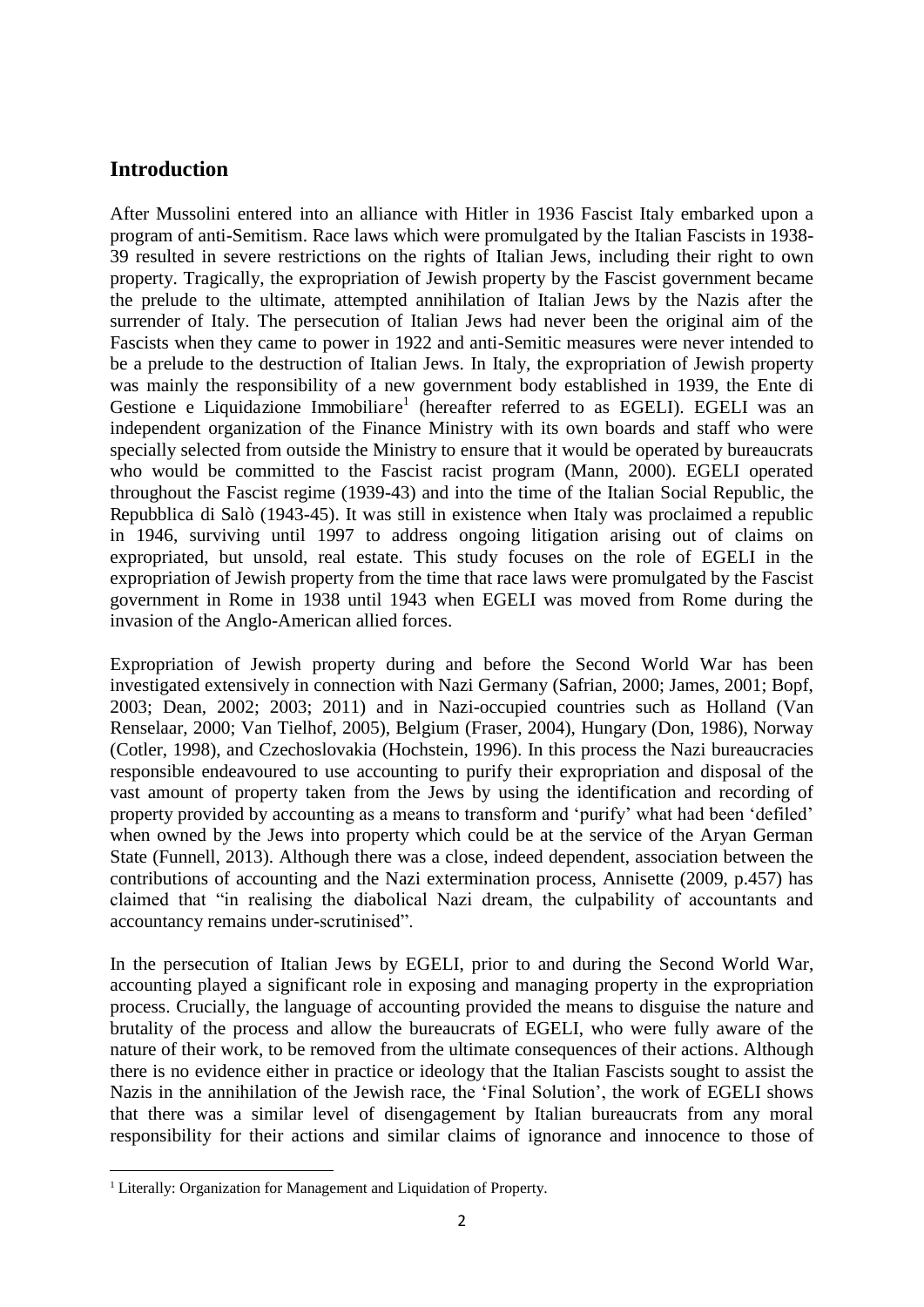German bureaucrats who implemented the Final Solution with great efficiency. The process carried out by EGELI was organized so as to avoid direct contact between Italian Jews and government officials, thereby ensuring that the impact of a bureaucrat's actions would not have been obvious to them. The Italian Jews affected were merely represented by a file.

This study is informed by the ideas developed in the well-known writing of Hannah Arendt, mainly about Adolf Eichman who had been primarily responsible for implementing the Final Solution<sup>2</sup>. Arendt's work has provided significant contributions to our understanding of the motivations and justifications of those who implemented the Final Solution (Arendt, 1958; see also Canovan, 1994; Villa, 1999; Norberg, 2010). Arendt's key finding is that, like many other Nazi leaders, Eichmann considered himself not a criminal but a scrupulous bureaucrat; a view which did not depend on his immorality but on the nature and responsibilities of the bureaucracy in which he worked (Mack,  $2010$ )<sup>3</sup>. Hitler believed that it was the responsibility of the State to protect the purity of German blood and that it was to act "without regard to understanding or lack of understanding, approval or disapproval" (Hitler, 1939, pp.358, 359).

Arendt's highly influential theory of the nature of bureaucracy is shown in this study to be not exclusive to understanding the horror of the Holocaust as perpetrated by the German Nazis, which prompted her work. Thus, examination of the persecution of the Jews under the Italian Fascists enables further confirmation of the incisive veracity of her theoretical insights about the essential contributions of bureaucracies and the importance of accounting practices to the success of this work without the need for considerations of morality. Very importantly, a primary motivation of this study of the Italian Fascists is the opportunity that it provides to identify nuances or variations in the way in which Arendt's theory of the banality of bureaucracies might be applicable in other contexts to which she alluded, which included Italy, but which have obtained little prominence in contrast to her conclusions about the Nazis. Most especially, this study exposes the way in which Italian bureaucrats did not take their role as a facilitator of Fascist anti-Semitic programs to the heinous extremes of the Nazis. Unlike the Nazis, who were renowned for their zealous pursuit of the destruction of European Jews, in Italian bureaucracies the implementation of anti-Semitic measures was never consistent or reliable. It was this well-known unreliability of Italian government bureaucracies that prompted the Fascists to recruit for EGELI a select body of committed Fascist bureaucrats.

This study draws upon many different sources. Access to the laws, which provided the ability and authority to oppress Italian Jews and which governed the operations of EGELI was obtained from the records of the Official Gazette of the Kingdom of Italy and of the Repubblica di Salò. EGELI's administrative and accounting records, including Management Board Minutes, Annual Financial Statements and Auditor Reports, are located in Rome's Central State Archive<sup>4</sup>. The Minutes, typewritten in an officially endorsed register, provide a complete record of EGELI's operations, showing in chronological order how and why decisions were made and how they would be enacted. Articles published in La Stampa, one of

<sup>&</sup>lt;sup>2</sup> Eichmann was captured, tried and executed by the Israelis in Tel Aviv seventeen years after the Second World War.

<sup>&</sup>lt;sup>3</sup> Arendt attended the trial of Eichmann where, in contrast to the horrific acts of mass murder in which he colluded, she was confronted by the banality of Eichmann the man, rather than the person with considerable lethal power exercising an official role.

<sup>&</sup>lt;sup>4</sup> The Central State Archive is the official repository of the documents from Central Government, the Parliament, the Supreme Court and many other bodies of the ministerial bureaucracy located in Rome.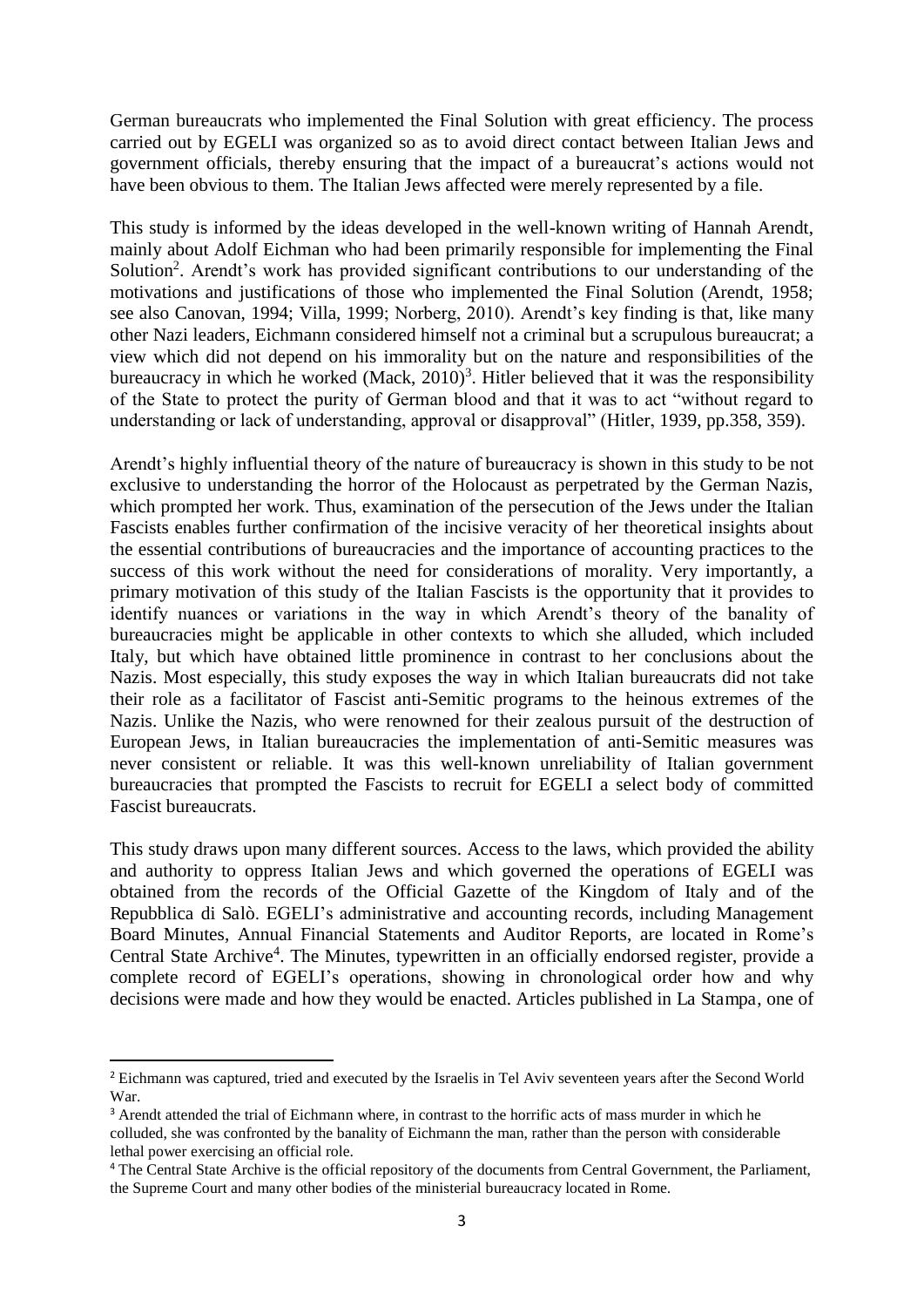the most popular newspapers of the time, provide insights into the responses of the Italian public to the race laws<sup>5</sup>.

The paper proceeds firstly with a discussion of the theoretical framework adopted from the work of Arendt. This is followed by a review of the accounting literature on the role of accounting in the racist programs of the Nazi totalitarian regime in Germany, which sought the annihilation of the Jewish race as efficiently as possible. Particular emphasis is given to the way in which accounting practices provided the means by which Nazi civil and military bureaucracies, which perpetrated and implemented the Holocaust would claim ignorance and, thus, their alleged innocence. The focus of the paper then moves to Fascist Italy with a description of the stages of discrimination and persecution of Jews in Italy during the twenty years of Fascist dictatorship. The institutional, organizational and operational profile of EGELI is then examined. Subsequent sections develop the essential role played by accounting in the expropriation and sale of Jewish property and the rhetoric that was associated with accounting which betrayed the anti-Semitic purposes of accounting practices. Particular emphasis is placed upon the nature of the discourse created by bureaucratic language and the way accounting as a technology of racist policies and programs helped to disassociate organizational processes from the 'administrative evil'. Finally, the paper discusses the findings and the conclusions.

#### **Bureaucracy and Accounting for the Banality of Evil**

The culpability of the Nazi civil and military bureaucracies, which perpetrated and implemented the Holocaust has been especially highlighted in numerous studies which have emphasised the way in which these individuals managed to disjoin operationally, mentally and morally their administrative actions from the homicidal outcome of their actions (Lippman and Wilson, 2013). The common defence later of those who participated when accused of their complicity in the Nazi's heinous crimes against humanity would be that they had no knowledge of the ultimate consequences of their otherwise apparently innocuous actions when, for example, organising transport to take the Jews to destinations across Europe at which the mass killings would take place.

Arendt refers to an "administrative evil" whereby the actions of human beings unjustly or needlessly inflict pain and suffering, and even death, on others (Arendt 1964; Adams and Balfour, 2009; Adams, 2011). Thus, the focus shifts from the extermination camp torturers to the hundreds of thousands of ordinary people involved in the organization of the extraordinary logistical, financial and productive processes which made the Holocaust both possible and efficient. Bauman (1989) reinforced Arendt's conclusions by arguing that the devastating extent of the Holocaust was mainly made possible by the unquestioning organizational efficiency of the bureaucracies involved. Both Bauman and Arendt find that genocide of such proportions could not have been possible without a vast, fatally efficient organizational machine which involved many thousands of people who carried out their responsibilities without being impeded by any moral considerations other than their devotion to the Nazi's Aryanisation mission, irrespective of the consequences for a great number of victims (Hilberg 1993; Goldhagen 1996; Browning 1983).

<sup>&</sup>lt;sup>5</sup> In the paper all the primary sources are cited in the same way: abbreviation of the archive/institution, date of the document, page number. Thus, the abbreviations used in the text and in the references are the following: ACS (Archivio Centrale dello Stato – Central State Archive); PCM (Presidenza del Consiglio dei Ministri – Prime Minister Office); RdI (*Gazzetta Ufficiale del Regno d'Italia*, Official Gazette of the Kingdom of Italy).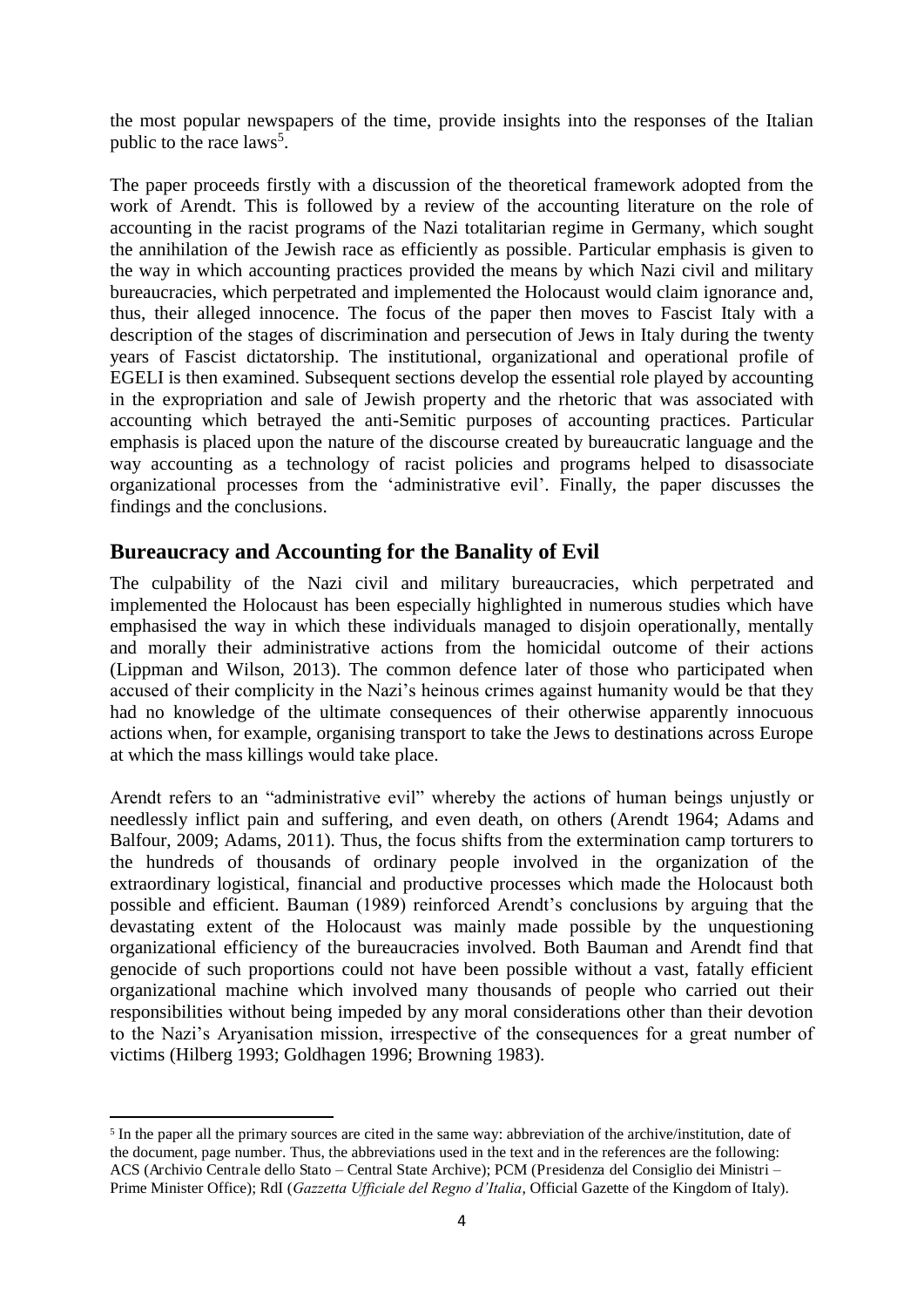Hilberg (1993, p.99) concluded that the scale of the Final Solution was "far too complex in its organizational build-up and far too pervasive in its administrative implementation to dispense with specialized bureaucrats in every segment of society". Rosenberg (1983, p.13) has called these mostly anonymous technocrats 'desk-killers' who killed "from behind a desk without wielding any weapons more lethal than a typewriter that issues reports dealing out death ... along deliberately anonymous channels or through a labyrinth of bureaucratic routines and apparatus" (Rosenberg, 1983, p.13; Hilberg, 2003, p.1024). According to Rosenberg (1983, p.14) the Holocaust resulted in the "corruption of rationality into ideological forms of functional reasoning" whereby technologies of calculation, most importantly accounting, were used to

reduce human beings to quantified objects, thus eliminating their troublesome qualities of humaneness .... Functional reason must treat people as objects, as things, as mere numbers that can be easily manipulated and casually disposed of .... It allows individuals to manipulate fellow human beings as things until they were done away with when no longer perceived as useful or needed (Rosenberg, 1983, p.12).

The moral aloofness of the Nazi organizations responsible for the implementation of the Final Solution, most notoriously the Schutzstaffel (SS) under Heinrich Himmler, meant that they focussed on efficient routines and attention to outputs; the number of people processed and subsequently killed. According to this interpretation of the role of the Nazi bureaucracy, the Final Solution was the routine product of bureaucratic procedures, means-ends analysis, budget balancing, and the application of universal rules, rather than the moral deficiencies of particular individuals. Accordingly, the Holocaust was not an 'intensive evil' made possible by a few people appearing in beastly forms, but an 'extensive evil' which, although not apparent at the time, was widespread and organised (Minnich, 2013). Arendt therefore emphasises the instrumental rationality of Nazi bureaucracy in a Weberian sense, which encompasses the technologies necessary to allow it to do its work. Most especially, and tragically, accounting provided the means for the Germans to manage in an efficient way the resources required for the collection and transportation of Jews and the management of the extermination camps, including the seizure and disposal of the prisoners' property.

A government bureaucracy is meant to treat all citizens the same. If, however, equality of treatment is no longer a fundamental right of citizens, such as with the race-based discrimination suffered by European Jews, then bureaucrats will work as implements of legally sanctioned discrimination and oppression. The moral value of the consequences of organizational actions will then depend on the assumption that members of the population, which have been identified and vilified as different races have different rights (Shenhav, 2013). This requires that bureaucracies should act only in a manner which is specified by laws and regulations, not moral imperatives. The result is that morality is no longer a characteristic of individuals but a collective legitimation of an action (Bos, 1997). Actions that in other contexts could be regarded as a crime, especially when carried out on a large scale, are legitimised as the exercise of State power by bureaucrats who rely on the banality of the evil in which they colluded to 'merely' implement the regime's policies as required by law (Mann, 2000). Rose (1999, p.26) believes that the strength of the Nazi extermination project lay in the "capacity to render itself technical, to connect itself up with all manners of technologies capable of implementing its nightmarish dreams into everyday existence". Technologies of total institutional power, notably accounting, are based on the construction of categories of individuals, the application of intrinsically instrumental and value-free science, the automatism of organised routines, and distancing oneself from the persecuted people (Clegg, 2009).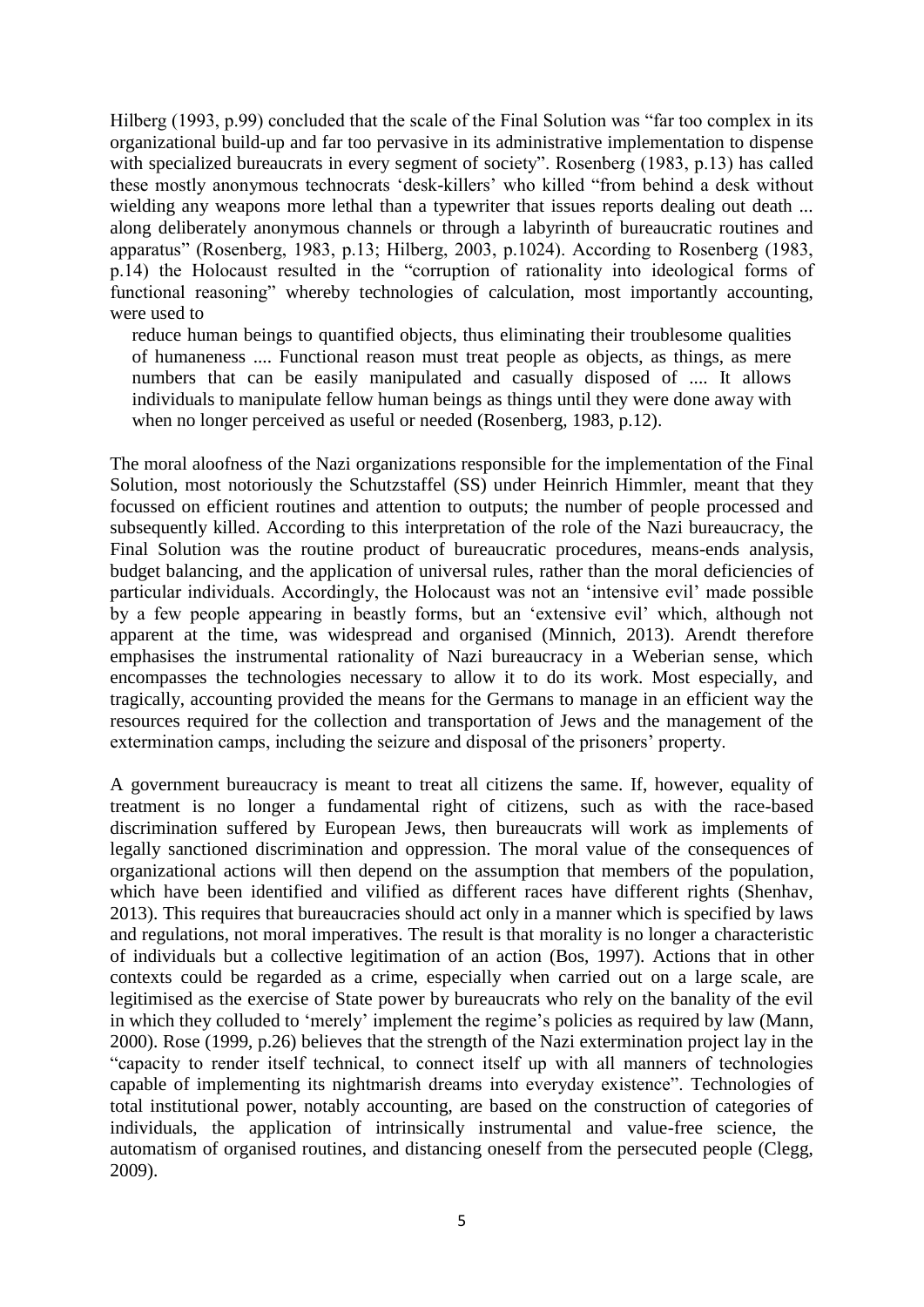The instrumental rationality of government bureaucracies and their dependence upon accounting practices as implements of power and even genocide have also been extensively documented in imperial contexts by Neu (2000a, 2000b) and Neu and Graham (2006; see also Davie 2000; Rodrigues and Sangster, 2013; Davie, 2005; Graham, 2009; Chwastiak, 2015). Accounting numbers have been shown to enable bureaucratic bodies, both civil and military, and their masters to control from a distance by capturing key dimensions of the process without being in constant attendance (Miller, 1990, p.318; Neu and Graham 2006, p.51). Thus, in the pursuit of the implementation of these policies moral culpability for heinous acts is disguised and subsequently denied.

The bureaucratic mechanisms and the associated accounting practices of the Nazi bureaucracies were also prominent features of the organizations set up by Mussolini's Fascist regime for the seizure of property owned by Italian Jews as part of their program of Jewish persecution. Accounting numbers were substituted by Italian bureaucracies for qualitative attributes of individuals, thereby denying them their humanity and individuality (Annisette, 2009; Funnell, 1998, 2013, 2015). In this travesty of facts and separation of responsibilities the role of accounting was decisive. According to Fleischman and Funnell (2007, p.384), ultimately this separation from morality allowed by accounting "was not only a means of expediting the annihilation of the Jews, but was also one of the means by which people who had no direct involvement in the murder of millions of Jews were able to divorce themselves from the objectives and consequences of their work". In the work of EGELI the bureaucratic organization and its members were removed from the consequences of their decisions, thereby allowing their individual moral culpability to be separated from the morality of the decision (Clegg et al, 2003). Although Fascism was a movement in search of a specific Italian race, and therefore acquired racist characteristics, its rise was not built on racism, unlike Germany where the Nazis' ascendency was based on racist, anti-Semitic roots and later an 'exterminationist' anti-Semitic policy (Raspanti, 1994; Pollard 1998).

#### **Racial Laws and the Persecution of Jews in Fascist Italy (1938-1945)**

According to many historians, when Mussolini took power in 1922, he and his acolytes were indifferent to explicit racist ideologies; there was an absence of racial anti-Semitism (Spinosa, 1994; Pollard 1998, p.125). In the first few years of power the Fascist regime demonstrated no obvious antipathy towards Jews, nor did Jews appear to be opposed to Fascism. Indeed, many Jews, especially the working and middle classes who lived in the cities, had joined the Fascist March on Rome while nearly 5,000 Jews joined the Fascist movement (De Felice, 1974, 1993; Pollard 1998, p.126). In addition, in the first 15 years of the Fascist dictatorship Jewish citizens held many important public offices within the regime, including the Minister of Finance, Guido Jung, and membership of Gran Consiglio del Fascismo (Advisory Council of the Prime Minister) (Rossi, 2003). Many Jewish intellectuals had endorsed the Fascist manifesto drawn up in 1925 by Giovanni Gentile, philosopher and Minister of Education (Turi, 1980). Remarkably, one of the Dux's closest and most educated lovers, Margherita Sarfatti, whom he frequently relied on for advice, was Jewish (Wieland, 2010). In September 1934, when speaking to the crowds in Bari, Mussolini stigmatised the racist and anti-Semitic attitude of Nazi Germany, which he contrasted with Italy's distinctive culture and values that were "above" such racist doctrines (Mussolini, 1934)<sup>6</sup>. Indeed, Mussolini saw himself as the

 $\overline{a}$ 

<sup>&</sup>lt;sup>6</sup> More than a decade earlier, in his maiden speech to parliament in May 1921 Mussolini had reminded those present that "no-one should read into my words any hint of anti-Semitism" (Pollard 1998, p.126).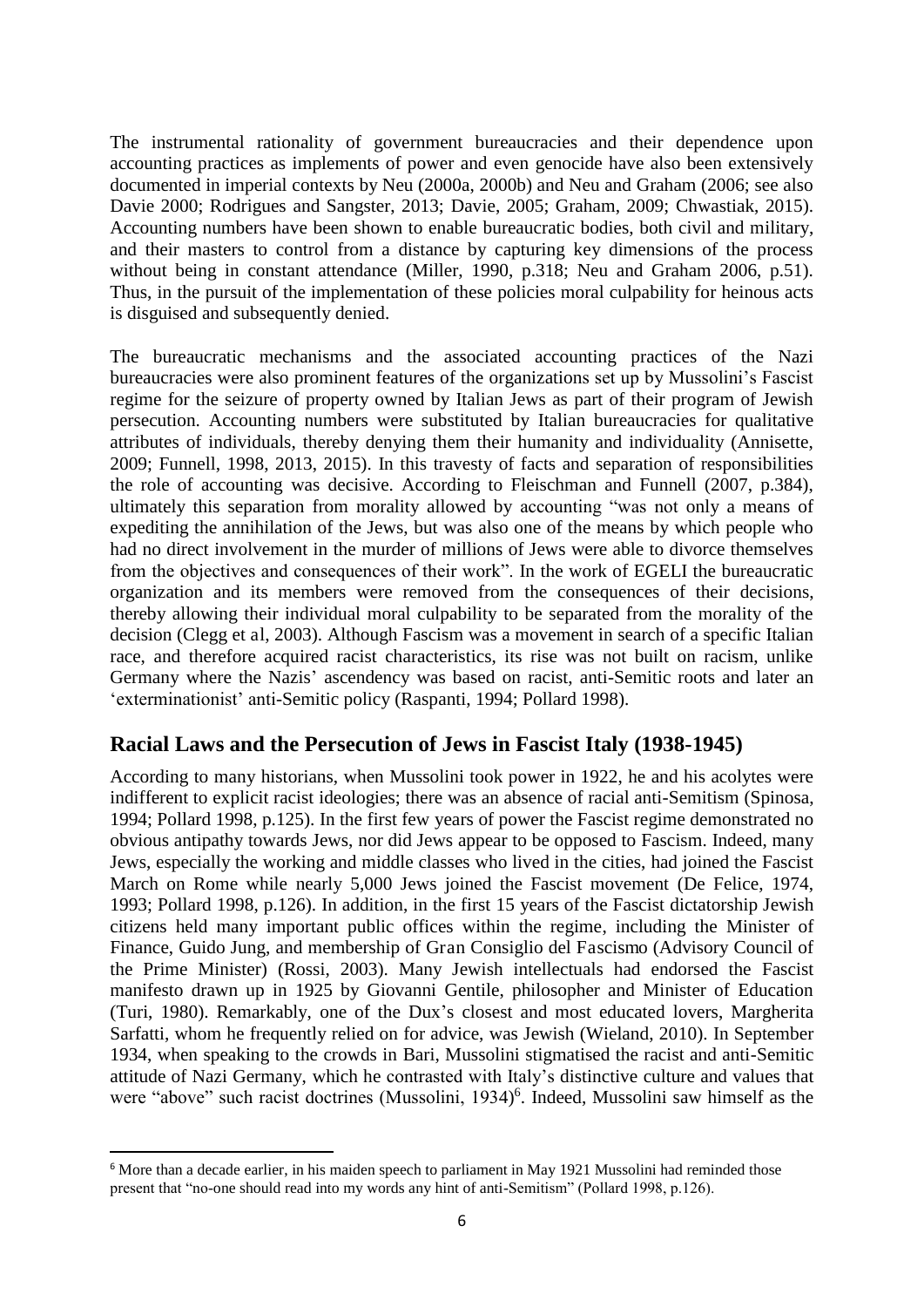protector of Italian Jews. Despite these assurances, the political and social conditions of the Italian Jews declined shortly thereafter.

The worsening situation of the Jews was driven initially by the continuing depressive effects on the Italian economy of the First World War, later compounded by the 1929 world financial crisis which led the Fascist regime and a large number of Italian businessmen to seek someone to blame for their problems. Most especially this fuelled the negative myth of Jewish capitalism as predatory and damaging for the Italian middle classes (Leon, 1970). At the same time, the regime had also implemented a policy that discriminated against the native populations of the Italian colonies in Africa. This was justified by the emerging Fascist ideology that proclaimed Italians to be a superior, pure race (Cassata, 2008). Ultimately, the decision to promote an anti-Jewish racial policy was most powerfully driven by the international political isolation that followed the Ethiopian war (1935-36) and the fines levied by the League of Nations (Del Prato, 1938). With Italy having lost its authoritative role among the European powers Mussolini had to create stronger relationships with the Nazis. Even if not expressly forced to do so by the Führer, Mussolini embraced an anti-Semitic policy that, at least in theory, resonated with that of Germany so that he could demonstrate both his and Italy's commitment to Hitler's political and cultural positions (Michaelis, 1982; Sarfatti, 1994).

The first stage in the Fascist racial program began with the publication of the so-called "Manifesto of Race", hereafter the Manifesto, a 10-Article paper called 'Il Fascismo e i problemi della razza*'* (Fascism and the Problem of Race) published in the newspaper Il *Giornale d'Italia* on the 15<sup>th</sup> July, 1938. The Manifesto, produced by a group of university scholars and intellectuals, defended the concept of a pure Italian race and claimed that Fascism had to have a racist attitude, which was the ultimate expression of the true traits of the Italian people (Anonymous, 1938a; Romano, 1941). The Manifesto was reported by other newspapers and republished in August of the same year by the recently founded journal La difesa della razza (Defending Race). The Manifesto provided Fascism with the cultural and pseudoscientific justifications for the discriminatory and segregationist claims it was developing and promoting (Gillette, 2002). Shortly after, on the 19<sup>th</sup> September 1938, during a public speech in Trieste, Mussolini stated for the first time that Italy had a problem with the Jews. Mussolini described Jews as the enemies of Fascism who were involved in an international subversive plan, which threatened the well-being and the very existence of Italy (Mussolini, 1938a).

To achieve the racist aims of the Fascists, to discriminate and persecute a minority, a legal concept of race was required as the foundation of civil and economic rights (Yael Franzone, 2004). The state and its bureaucracies needed to be able to identify members of the population as belonging to different races with different rights (Shenhav, 2013). Thus, Section 1 of a 'new' Civil Code provided with the 1938 Decree stated that: "Legal capacity can be restricted with respect to the belonging to a race. Such restrictions are regulated by special laws<sup>7</sup>" (Royal Decree, December 12, 1938, no. 1852). This required a definition of the Jewish Race to draw clear boundaries between Jews and the rest of the Italian population. This was provided in Sec. 8 of the November 17, 1938, Decree 1728. In order to avoid a religious definition of the Jew, the Fascist government adopted a racial pseudo-scientific definition based on that which was published by La difesa della razza. The adoption of a pseudoscientific definition which emphasised the existence of a Jewish race, which originated with

 $\overline{a}$ 

<sup>&</sup>lt;sup>7</sup> These laws referred to categories of population.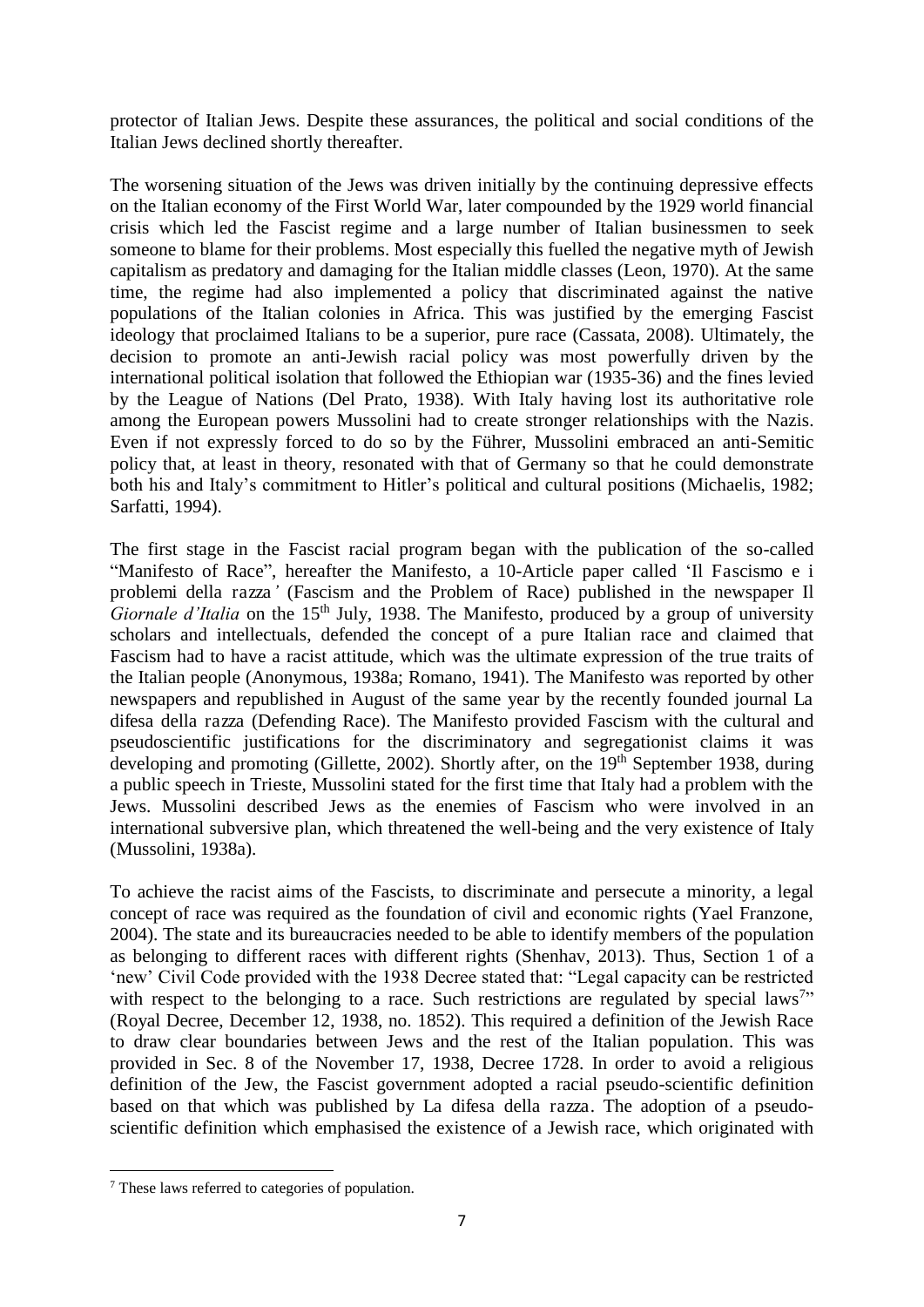Semitic people who were spread throughout Mediterranean lands and maintained specific racial characteristics, provided the means to discriminate against Jewish people even if they had converted to Catholicism and did not practice the Jewish faith. Thus, the German definition of Jew was very similar to that adopted by the Italians.

The second stage in the development of the racial policy of the Fascist regime consisted of the promulgation of many laws and rules designed to discriminate against Jews in the economic and social life of Italy. Ambegan (2005) has identified the withdrawal of social and economic rights as the first stages in the denial of the humanity of those affected. The first racial laws, as seen in Table 1, were targeted at Jewish students and especially Jewish teachers who were expelled from schools at all levels and banned from teaching (RdI, 1938a). Soon after, Jewish executives and clerks, both public and private, were forced to leave their jobs, as were Jews in the army and the police (RdI, 1938a; 1938d; Gentile, 2013). Legal protection was further restricted, which meant that Italian Jews could not work as self-employed professionals in trade or services (RdI, 1939a, 1939b, 1940) while in 1942 Jews were banned from the performing arts. They were also denied the right to own property when on the  $6<sup>th</sup>$  October 1938 a meeting of the Gran Consiglio del Fascismo announced that "Italian citizens of a Jewish race … are not allowed … to be owners of more than 50 hectars" of farmland (Sec. 5, d). This was followed soon after on  $17<sup>th</sup>$  November by Decree 1728, Sec. 10, subsequently approved without debate by the Chamber of Deputies on the  $14<sup>th</sup>$  December<sup>8</sup>, which set limits on the value of real estate that Jews could own. The limit for "Italian citizens of a Jewish race ..." was based on 'cadastral' rent<sup>9</sup>and set at 5,000 lire for land and 20,000 lire for buildings (RdI, 1938c, Sec. 10, d, e). Initially, only property which exceeded these limits was the target for expropriation. Thus, not all property was to be forfeited. If property exceeded the stated limits the owners had to inform the Ministry of Finance within ninety days.

To placate potential opposition, the Decree was justified with reference to the many houses allegedly owned by Jews as investments but which were left vacant at a time when many Italians were unable to find a place to live. Thus, State intervention and public ownership of these buildings was said to be necessary to ensure better access to property for the majority of Italians (Anonymous, 1938a). Mussolini said that he wanted Italian Jews to have a social and economic importance in proportion to their number. Accordingly, a 'proportional criteria' was adopted by the Regime. At the time, Jews represented approximately 1/1000 of the Italian population. Therefore, according to the Fascists their share of national wealth should not have exceeded 1/1000. However, the Fascists warned that this was well below the actual proportion of property that Italian Jews owned and, thus, would mean that Jewish properties should be gradually sold to achieve the appropriate proportion (Anonymous, 1938b, 1939d). To support the expropriation of Jewish property the newspapers exaggerated the extent of property owned and controlled by Jews (Anonymous, 1938c). In one case the Turin-based newspaper La Stampa published an article which proclaimed the existence of "The Jewish Octopus: 400

```
This calculation was adopted also in the case of Jewish property expropriation.
```
<sup>8</sup> Chamber of Deputies, CXLVIL 2a Tornata di mercoledì 14 dicembre 1938. Anno XVII, Resoconto stenografico, pp.5609-5610.

<sup>&</sup>lt;sup>9</sup> In Italy, the base for taxes on land and on building was (and still is) related not to the market value or the price of the property actually paid but to a 'conventional' value which is normally lower than the current market prices and is related to the cadastral income listed in the registers held by the Land Registry Office. The conventional value is obtained by multiplying the cadastral income by a coefficient (generally between 33 and 100).

As laid down by Act 126 of 1939, the following equations were used to calculate the conventional value of the land or the building:

Value of land =  $80 \times$  Taxable rent as of February 1939.

Value of building  $= 20 \times$  Taxable rent as of February 1939.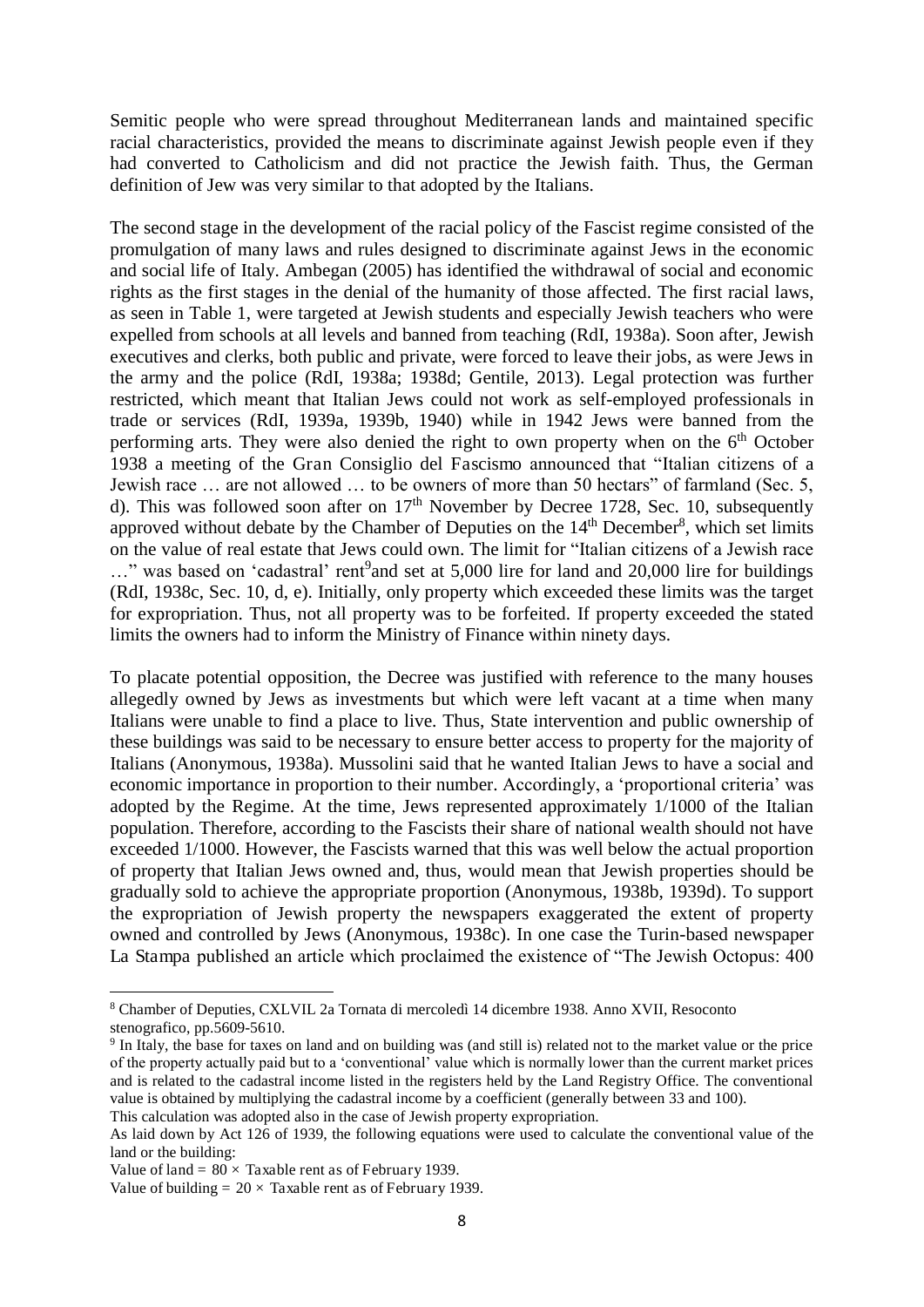Jews own more than 1 billion lire real estate property" (Anonymous, 1938b; 1938c). Difficulties in implementing the 'proportional criteria' meant that it was quickly abandoned and instead an approach based on different categories of Jews was adopted (Mussolini, 1938b).

#### Table 1 about here

The extent to which the Italian State bureaucracy was committed to the racial laws remains a very controversial issue. Some historians have sought to understate the actual pervasive effect of the oppressive measures introduced by the racial laws, claiming that the regime was only seemingly racist and that it introduced its racist policies to please Hitler without any real commitment or belief in what the new racial laws sought to achieve. According to this view, Italian bureaucrats, therefore, did not effectively or widely enforce the racial laws (De Felice, 1993). Arendt (1964, p.177) was strongly convinced that the condition of the Jews in Italy was not comparable to the suffering they endured in the other European countries which were either directly or indirectly controlled by Nazi Germany. She argues that Italian society and its institutions were basically indifferent, if not always openly hostile, to the anti-Semitic racial laws and that, unlike Germany, anti-Semitism had never been a prominent or recurring feature of the culture and history of Italy. "Italy actually was one of the few countries in Europe where all anti-Jewish measures were decidedly unpopular, since, in the words of Ciano, they "raised a problem which fortunately did not exist"" (Arendt, 1964, pp.178-180). This was confirmed when, despite the racist escalation of the laws, regulations and bureaucratic measures of oppression, there was no attempt by large numbers of Italian Jews to leave the country, thus possibly confirming the belief of Italian Jews in the indifference or resistance of the Italians to the persecution of their fellow citizens (Toscano, 1998). The majority of Italy's Jewish population, still confident in the institutions and in the legal system inherited from the liberal era, believed that they would overcome what was assumed to be a short-lived adverse period and, therefore, chose to stay in Italy (Antonucci and Spizzichino, 2004; Livingston, 2014).

Tragically, for many Italian Jews their faith in Italian history and its people was to be finally and fatally betrayed when after Italy entered the Second World War on the 10<sup>th</sup> June 1940 the Fascist regime collected in detention centres those who could be identified as Jews according to the Manifesto of Race. However, unlike the detention centres operated by the German Nazis, there was no forced labour, nor were they meant to be the prelude to the methodical, relentless killing of Italian Jews. The collection of Jews was facilitated by a census conducted in 1938, which comprehensively recorded and classified nearly 48,000 Italians as Jewish who were thus treated as not part of an Italian race. This led to the formation of a special statisticdemographic office, the DemoRazza, to manage statistical data about Italian Jews (Cocchi and Favero, 2009). On the 4<sup>th</sup> September 1940, Mussolini signed a ruling that opened in Italy the first of 43 concentration camps for captured citizens from enemy countries, most especially Jews, with a view to expelling them from Italy (Calimani, 2013).

After the surrender of Italy to the Allies in September 1943, German forces occupied northern and central Italy and began a major round up of Jews. The census of 1938 provided the Germans with the means to apprehend quickly Jews for transportation to the extermination camps who had been previously allowed by the Fascists to remain free. The inmates of the concentration camps established by the Fascists in areas now occupied by the Germans also came under German control. It has been estimated that approximately 8,500 Italian Jews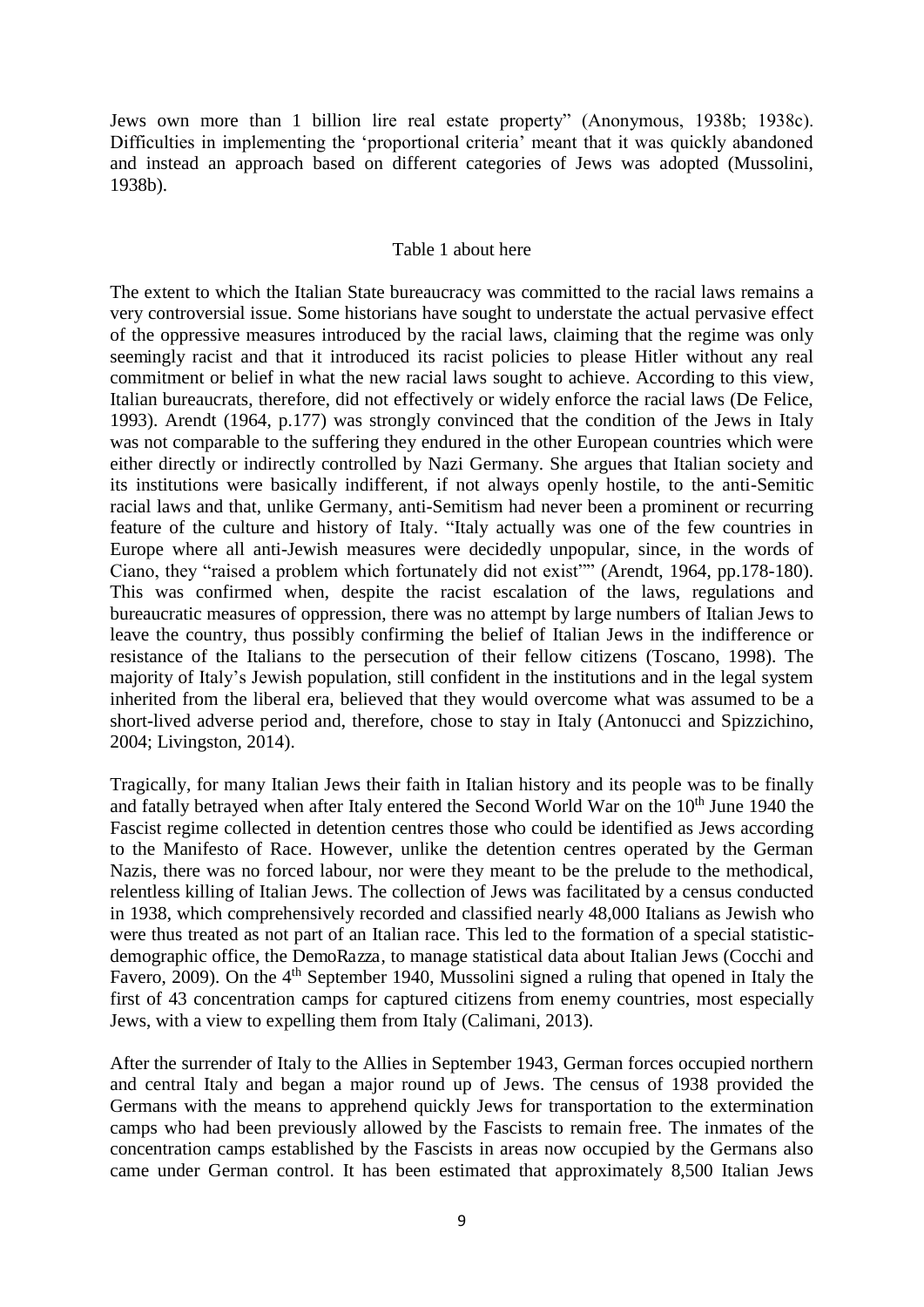subsequently died in the Nazi extermination camps, mainly Auschwitz-Birkenau (US Holocaust Memorial Museum, Italy, 2016). The relatively small number of Italian Jews who were killed in the extermination camps, when compared to other countries under German control, has been attributed to both the general reluctance of Italian bureaucrats and the police to search for Jews and the preparedness of non-Jewish Italians to protect their neighbours and colleagues (Friedlander 2007, p.561). Count Ciano, Foreign Minister of Fascist Italy from 1936 until 1943 and Mussolini's son-in-law, was criticised by Heinrich Himmler for not ensuring that more Jews were being sent to detention centres (Guerri, 1979).

#### **EGELI and the Seizure of Property**

l

Implementation of anti-Semitic policies by the Fascists required the creation of new bureaucratic institutions specifically designed to implement effectively the regime's racial policies. Accordingly, EGELI was created by Royal Decree 126 in 1939 (Anonymous, 1938d; RdI, 1939) as a body under the Ministry of Finance dedicated to managing the property seized from Jewish families and businesses until the property was sold. The work of EGELI also played a key role in Fascist propaganda. Thus, as soon as EGELI commenced its operations the press regularly reported its actions and gave particular prominence to the expropriation of any property that exceeded limits, which had been set for the value of property that Jews could own (Anonymous, 1939a, 1939b). As early as the middle of 1939 La Stampa gave a prominence and place to the work of EGELI and frequently gave specific details of the extent of Jewish ownership of property (Anonymous, 1939c, 1939d, 1939e)<sup>10</sup>.

To carry out its work of expropriation and sale of Jewish property on a national scale, EGELI needed to work closely with other government institutions (Adams and Balfour, 2009), notably the Revenue Assessment Office and the Revenue Office, and banks (Allen, 2005; Browning, 1992; Naumann, 1966). EGELI did not commence its work until the last few months of 1939, becoming fully operational under the Act 1994/1940 in 1940 after Italy entered the war. It also became responsible for the expropriation and management of the real estate of citizens of enemy countries who were living in Italy (RdI, 1940). In addition, EGELI collected the so-called '*beni esattoriali'*, the Italian taxpayers' assets that the Revenue Office could seize to satisfy a tax liability. Initially EGELI was to have been staffed by a head accountant, a chief legal officer who would be assisted by an Attorney General, two recordkeepers, two typists and two bailiffs (EGELI, 1939a).

EGELI's governance system was centred on a Board of Directors chosen by the government, which was composed of ten members, three of whom had to be senators, thereby confirming the importance given to the work of EGELI. The first president of EGELI was Senator Asinari di Bernezzo, who died shortly after his appointment. His successor, Dr Giovara, who was a lawyer and also a senator, was appointed on the  $7<sup>th</sup>$  September 1939 and stayed in office until the end of the Second World War (EGELI, 1939c, p.16). The Board of Directors was supported by a five-member Management Board (EGELI, 1939a) and a Board of Statutory Auditors. The rules governing the work of the Board of Statutory Auditors were contained in Article 12 of the charter under which EGELI was to operate (RdI, 1939d). Three auditors were appointed for three years personally by the Duce, again reinforcing the importance of EGELI for Fascist plans. The president of the Board of Statutory Auditors had to be chosen among the judges of the Court of Auditors while the other two members were proposed by the

<sup>&</sup>lt;sup>10</sup> The interest that La Stampa had in EGELI's work was not unexpected given that Asinari di Bernezzo, the president of EGELI, was also president of the Turin based publisher of La Stampa from 1935.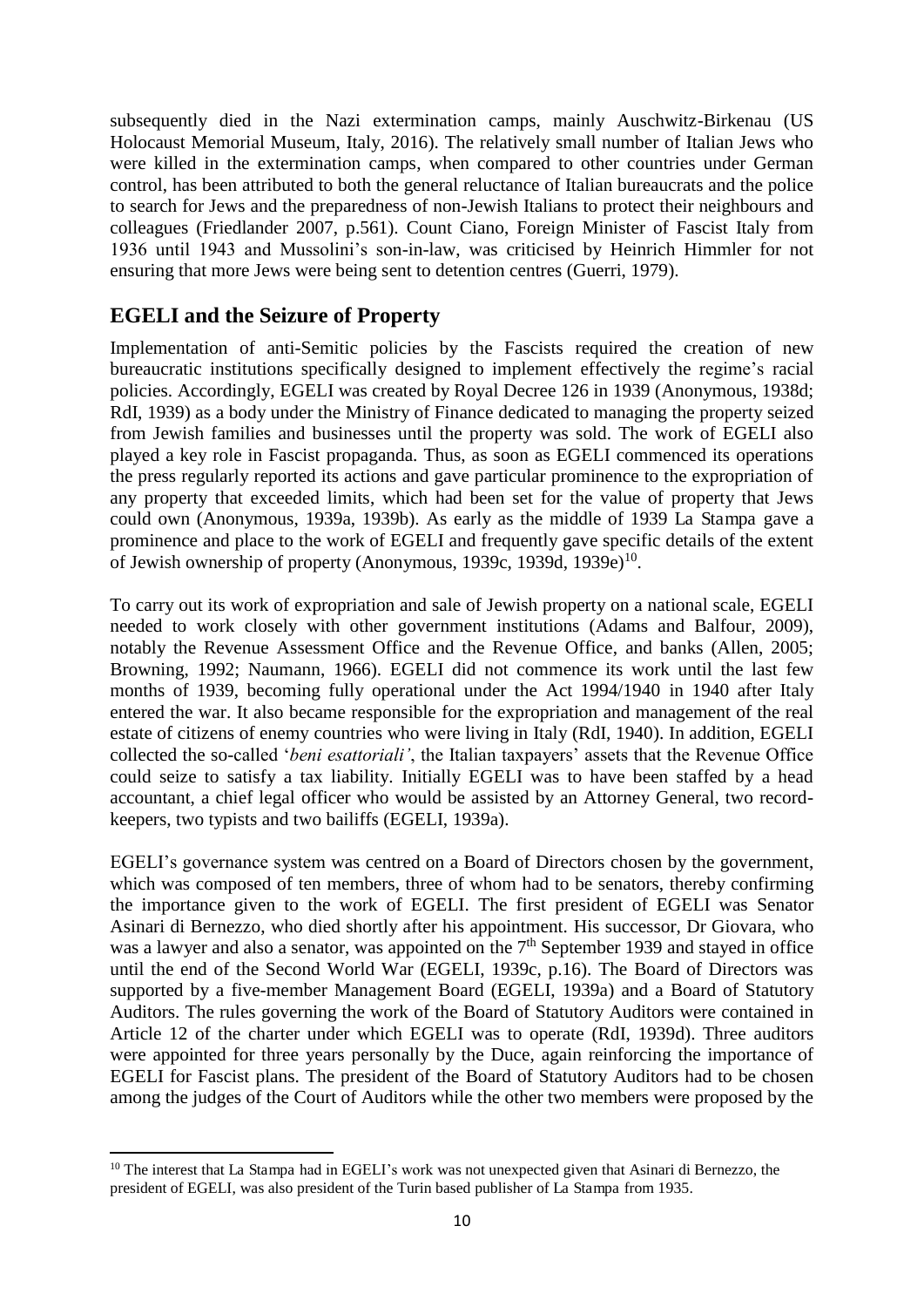Ministry of Finance and the Ministry of Corporations<sup>11</sup>. In addition to auditing financial statements, the auditors, whose fees were determined by the Ministry of Finance, were responsible for ensuring compliance of the Board of Directors' decisions with Fascist laws and regulations "in the same way as in the private companies"<sup>12</sup>. The audit reports of the Board of Statutory Auditors had to be presented to the Ministry of Finance. In order to prevent conflict of interests, according to the Article 26 of the EGELI charter the auditors (and the directors) were forbidden to buy properties from EGELI.

EGELI developed associations with many banks. Although the banks, as noted in Table 2, were mainly small local banks, there were also some large banks which were publicly owned, including the Istituto Bancario San Paolo di Torino, Banca Nazionale del Lavoro, and Banco di Napoli. The banks organised the auctions of expropriated Jewish property, in return for expenses and commissions (RdI, 1939d; 1941).

#### Table 2 about here

Within ninety days of the issuance of the ruling in December 1938 for the approved limit to the value of property, Jewish Italian citizens had to notify local agencies of the Ministry of Finance, the Ufficio Tecnico Erariale (Revenue Offices)<sup>13</sup>, of the property that they owned. After receiving this information the Revenue Offices determined if there was any property, that exceeded the limits specified and, if so, they then expropriated the property (Anonymous, 1939e). In another remarkable difference with the Germans, not all Jewish Italian citizens had to give up their property which exceeded the approved limits (Levi, 1995). Instead, on a caseby-case basis many exceptions were made for 'discriminated' Jews. According to the Royal Decree no. 1728 of 17<sup>th</sup> November 1938, expropriations and limits on property which could be owned by Jewish Italians did not apply to Jews and their relatives who either died or suffered as combatants in wars fought by Italy, notably the Italian-Turkish war (1911-12), the First World War (1915-18), the Ethiopian war (1935-36) and the Spanish war (1936-39), or who died or were injured for the Fascist cause. These measures introduced the so-called 'Aryanised Jew', a qualification that could be conferred by the Minister of the Interior even when information in the public registries of births, deaths and marriages said the opposite. In addition, Royal Decree no. 126/1939 ruled that Jewish property could be transferred to non-Jewish relatives or to charities or foundations (RdI, 1939c). These exceptions meant that the law may not have been consistently enforced across the country. The total number of 'discriminated' Jews, both owners and their families, provided for by the Law 1728/1938 was 4815 or more than 10% of Italian Jews. In addition, special exemptions were recognized for another 194 Jewish citizens and their families (ACS, 1940). In terms of the value of properties, the percentage of land and buildings belonging to discriminated Jews (and not seized) was nearly 20% of the total real estate owned by Italian Jews (EGELI, 1941a, p.6; EGELI, 1942a, p.8; EGELI, 1943a, p.4). The preparedness of the Italians to protect where possible some Jews led Arendt to refer to the Italians as one of the most prominent examples of an exception to her judgement about the banality of bureaucracies for, she observes, the result of the permitted exemptions

 $\overline{a}$ 

<sup>&</sup>lt;sup>11</sup> Other members of the Board of Statutory Auditors included: representatives from the Ministry of Agriculture and Forestry; the General Manager of the Inspectorate for the Protection of Savings and Lending; the General Manager of Trade at the Ministry of Guilds; someone from the Fascist Confederation of Industrialists; the Inspector General of the Ministry of Agriculture and Forestry, and someone from the National Fascist Federation of landowners and farmers.

<sup>&</sup>lt;sup>12</sup> At the time, there were neither laws nor auditing standards regulating audit procedures.

<sup>&</sup>lt;sup>13</sup> The Ufficio Tecnico Erariale (UTE) was the local branch of the Ministry of Finance that searched and filed the registered ownership of property located within a province.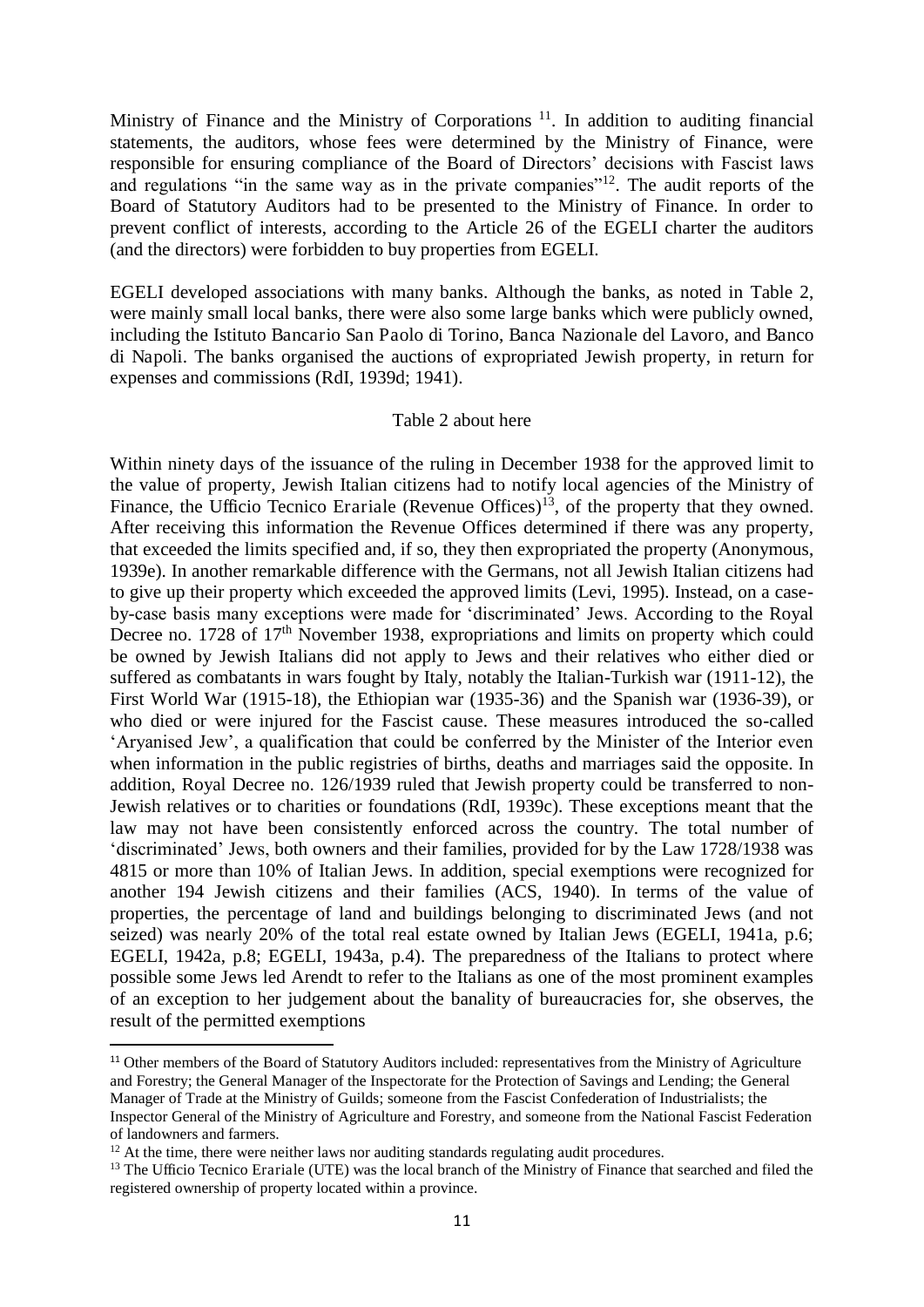must have been that the great majority of Italian Jews were exempted. There can hardly have been a Jewish family without at least one member in the Fascist Party, for this happened at a time when Jews, like other Italians, had been flocking for almost twenty years into the Fascist movement, since positions in the Civil Service were open only to members … (Arendt, 1964, p. 178).

Unlike Nazi Germany, every owner of expropriated property was entitled to compensation prescribed by law as decided by the Revenue Assessment Office of the Ministry of Finance. Article 13 of EGELI's charter stipulated that the Jewish owners at the time that their property was seized were to be paid by EGELI with, initially, special 30-year government bonds at 4% interest (RdI, 1939c; Anonymous, 1939c). On expiration of the 30-year term, the government bonds were to be replaced by Treasury bonds of the same value. Any difference between the final price at which the property was sold by EGELI and the compensation paid was taken by the State, not by the dispossessed owner. The compensation paid for property expropriated was still estimated on a fiscal basis which related the value of lands and buildings to the taxable rent using a conventional multiple, as noted earlier. This value was the basis for entering data in the accounting system of EGELI and initially that which was recorded at by the Revenue Office.

In its first year of work, EGELI received, through the Provincial Tax Services, 726 notices from Jewish citizens about property that exceeded the approved property value limit and, thus, had been expropriated. By the  $31<sup>st</sup>$  December 1940, these notices and subsequent expropriations had increased to 1000, which meant a total property value of 675,115,395 lire was transferred to EGELI (1941a, p.6) in preparation for the subsequent sale to non-Jewish Italians. As Italy entered the war, expropriations decreased significantly when the civil services were unable to meet demands now placed upon them and many Jewish or foreign properties were either sold by the owners before they could be valued and expropriated or the Jewish ownership of the property was disguised (EGELI, 1943a, p.8). In 1941, the number of notices issued in the year reduced to 255, with the total assets expropriated and managed by EGELI since its inception approaching nearly 700,000,000 lire (EGELI, 1942c, p.47). By the end of 1942 notices of property exceeding the approved value limit had again increased during the year to 395, while the value of the assets seized since the start of EGELI's operations then totalled 726,508,449 lire (EGELI, 1943c, p.48). Table 3 shows that at December 1941, out of a possible 94 provinces, expropriated Jewish property came from just 17 Italian provinces, those in which Jewish communities had traditionally lived (Sarfatti, 2007). All such provinces were in Northern Italy, with the only exception Rome, home to the largest Jewish community, where racial persecution had the greatest financial impact (Procaccia, 2004).

#### Table 3 about here

With the fall of Fascism in July 1943 and the proclamation of the Italian Social Republic in the northern part of the country, EGELI's headquarters were moved from Rome to San Pellegrino Terme, in the Italian Social Republic<sup>14</sup> (RSI, 1944b), from where it continued to manage under considerable stress the expropriation of the property of Jewish citizens who were now viewed as enemies (EGELI, 1944a, p.5; RSI, 1944b, 1944c). According to a report from the Ministry of Finance dated the  $12<sup>th</sup>$  March 1945, the total expropriated assets

<sup>&</sup>lt;sup>14</sup> San Pellegrino Terme is a tiny village at the foot of the Alps, located about 100 km from what was then the capital of the Italian Social Republic, Salò, and about 690 km north of Rome.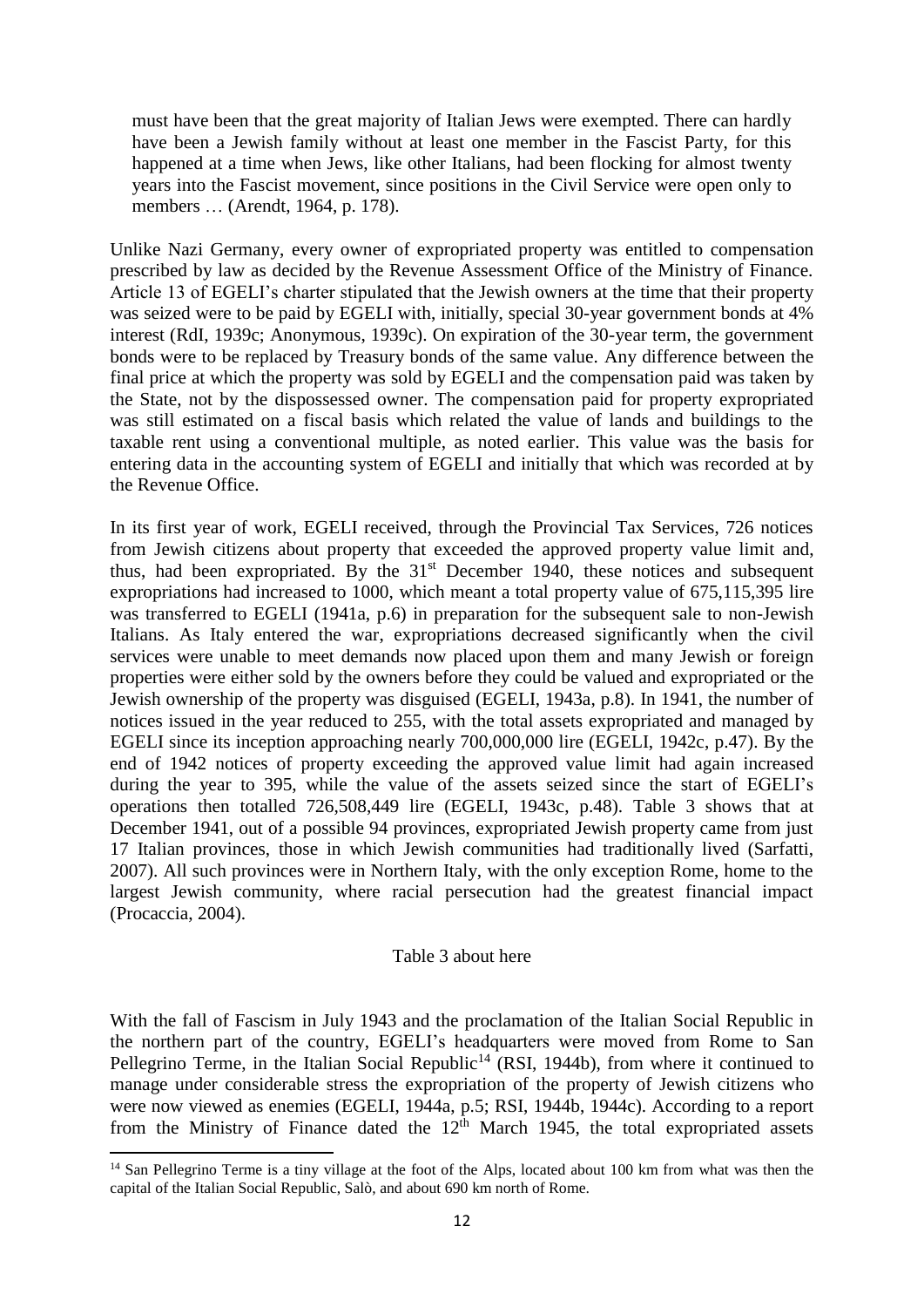managed by EGELI throughout the war amounted to 731,442,619 lire, with a total of 5,768 notices of expropriation (De Felice, 1993, pp.610-611). The surprisingly small increase in the property value seized by EGELI between 1942 and 1945 can be explained by the different approach used to calculate the value of property after the surrender of Italy. The 726,508,449 lire of assets reported in 1942 referred to the total sum of the expropriation allowance without considering the amounts received from sales while, amid the chaos of the deteriorating position of the Fascists who were now in retreat, the final total of 731,442,619 lire calculated by the Repubblica of Salò considered only the net increase coming from the sales of the properties for which nothing had been paid: 726,508,449 + expropriation fees – sales revenue  $= 731,442,619.$ 

After the end of the Second World War EGELI was put under the control of an external commissioner to start "re-conveying" the unsold expropriated property that is returning it where possible to individuals or their families from whom the property had been expropriated. Irrespective of these efforts, very little property was returned (PCM, 1948-1950). Many of the original employees of EGELI retained their positions and assisted in attempts to find the owners of expropriated property. The ease with which members of EGELI moved between being implements of Fascist racial programs to facilitating the return of seized property further confirms the amoral way in which of EGELI officials carried out their duties. It thereby also confirms Arendt's views of the importance of the seeming banality of the work of bureaucracies involved in the persecution of Jews, while recognising the very different, non-extermination trajectory of the work of Italy's bureaucrats.

#### **The Discourse of Discrimination in EGELI's Accounting Records**

The Annual Financial Statements which EGELI sent to the Ministry of Finance each year between 1940 and 1943 included a Director's Report, a balance sheet, an income statement, assorted tables and the Board of Statutory Auditors Report. The Director's Report was usually about twenty pages long with a three-section introduction about the management of the three main categories of property, namely Jewish property, assets of Italians who had not paid their taxes, and enemy property. The final sections of the Director's Report examined in detail the organization and work of EGELI. The Jewish property balance sheet, as shown in Table 4, listed as its main assets the Jewish property which had been expropriated (EGELI, 1941b, 1942b, 1943b, 1944b). Expropriated property was to be recorded in the balance sheet at the cost, that is, the compensation paid for expropriation (Article  $20$ )<sup>15</sup>. Any costs related to maintenance of the property under EGELI's control were to be added to the value of the assets while the cost of EGELI's day-to-day operations was to be charged to the income statement as an expense (Article 23).

#### Table 4 about here

Significantly, gains coming from property sales (see Table 5) were not included in the income statements but in the balance sheet. As an example, in the 1941 the report of the Board of the Statutory Auditors in the 'Jewish Property' section they wrote that "A revenue of 570,000 liras coming from property sales was gained at the end of the legal year, with a net gain of 304,773.80 lire" (EGELI, 1941c, p.48). In the balance sheet however, in the Asset section can be found the amount of 265,266.20 lire (1941 column) and in the Liability section is the same amount and the gain achieved.

<sup>&</sup>lt;sup>15</sup> The credit side of the balance sheet included bonds and accounts payable.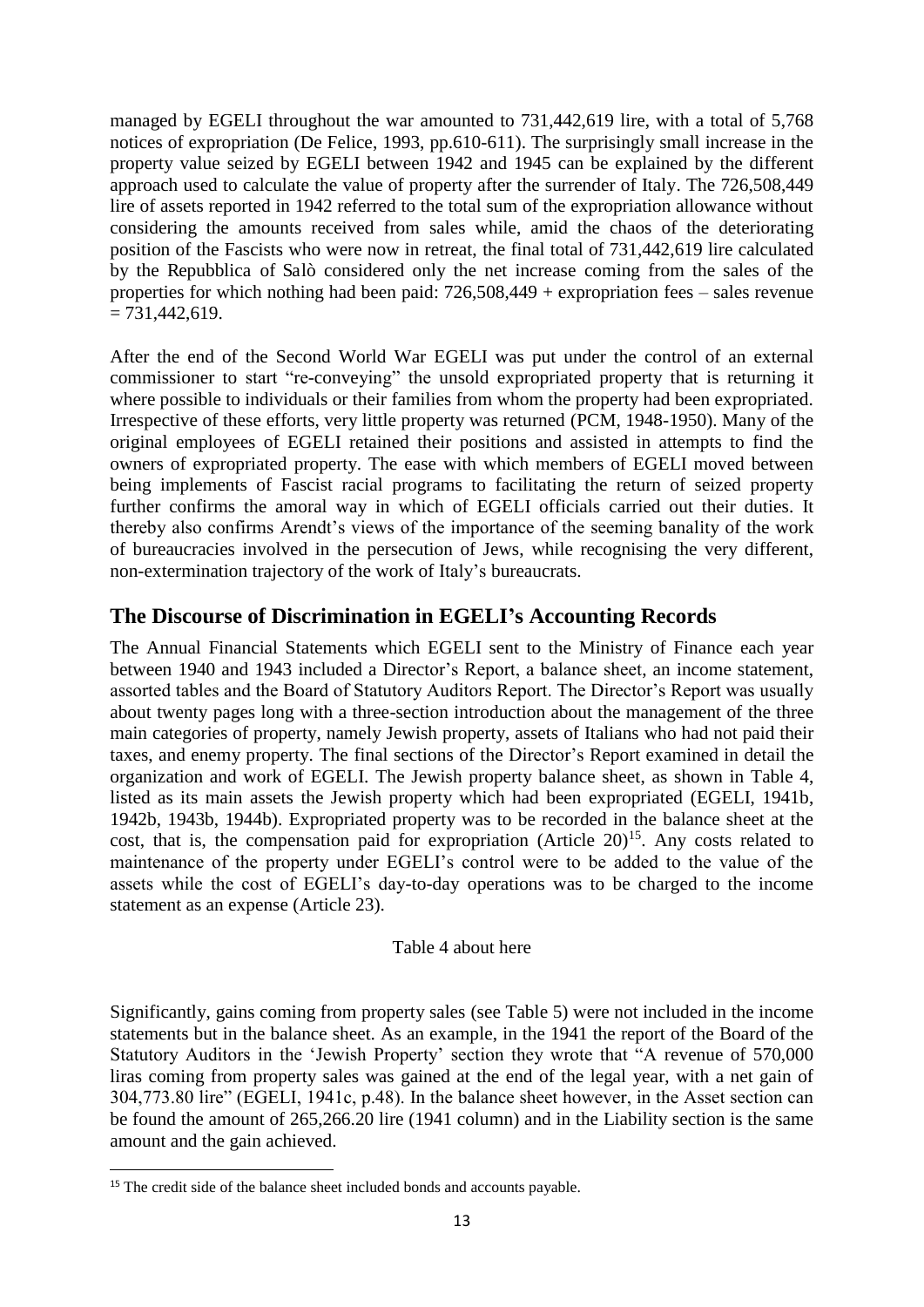#### Table 5 about here

Most sales occurred in 1941-43 before Italy's surrender. During this time, the gains from the sale of land and buildings sold were more than double the compensation paid. Thus, the entries of the balance sheets provide a measure of the profits earned by the State through EGELI. According to Article 21 of the EGELI charter, the net revenues coming from the sales of properties were to be paid in cash directly to the State Treasury every month. Consequently, the property sales themselves had no impact on the income of EGELI (see Table 6).

#### Table 6 about here

The annual report presented by EGELI to the Ministry of Finance was completed with the audit reports. The audit report, which mostly consisted of four pages, although not in a standardized form, was divided into four parts with a conclusion. In the first section, the auditors commented on the main annual report data, the sales and the net profit. The second section was devoted to the Jewish property expropriated, including tables showing data about expropriations, sales and total number and value of EGELI properties at the reporting date. These tables, together with those included in the financial reports of the directors, were not consistently presented in the annual reports. The third and fourth sections of the audit report referred to the other activities of EGELI, such as dealing with the property of enemies and taxes. In the conclusions section the Board of Statutory Auditors gave its (clean) audit opinion, addressing this to the Minister of Finance (EGELI, 1941c; 1942c; 1943c; 1944c).

The administrative banality of EGELI's accounts was very effective in disguising the true nature of what had happened, the betrayal and dispossession of Italian Jews, by creating the impression that they reflected typical, unenforced commercial transactions. The language, semantics and associated moral implications of accounting enabled tables of information, account names and calculations to disguise the identity of people, the lives behind numbers (Funnell, 1998), to dehumanise the victims by turning them into statistical categories and inventories (Kelman, 1973; Rose, 1999; Clegg, 2009). The style of language and the way events are recounted in the Board of Directors' confidential documents which accompany the financial statements also betrays more than a concern for procedural efficiency. The words that identified the victims and the expropriation of their property allowed the dehumanisation of the victims during the persecution of Italian Jews and, therefore, the separation between the moral responsibility of the bureaucrats and the "administrative evil" in which they were engaged (Kelman, 1973; Clegg et al, 2003). The accounting and narrative languages adopted by EGELI reports are exemplary in this regard. Early reports of the Board of Directors use the phrase "Italian citizens of Jewish race" non-specifically (EGELI, 1939b, p.9). In EGELI's accounting reports and related documents, such as the Board of Directors' minutes, individuals were mostly referred to as members of broad categories such as "the discriminated", "Jewish companies", and "the Jew", which in the singular form for Italians has a pejorative intention. There are only isolated occurrences when specific individuals are mentioned by name, such as at a meeting on the  $27<sup>th</sup>$  February 1941 when 31 expropriations are listed, along with the names of the Jewish citizens whose property had been expropriated (EGELI, 1941d, p.94-99). Another exceptional example occurs in a meeting on the  $25<sup>th</sup>$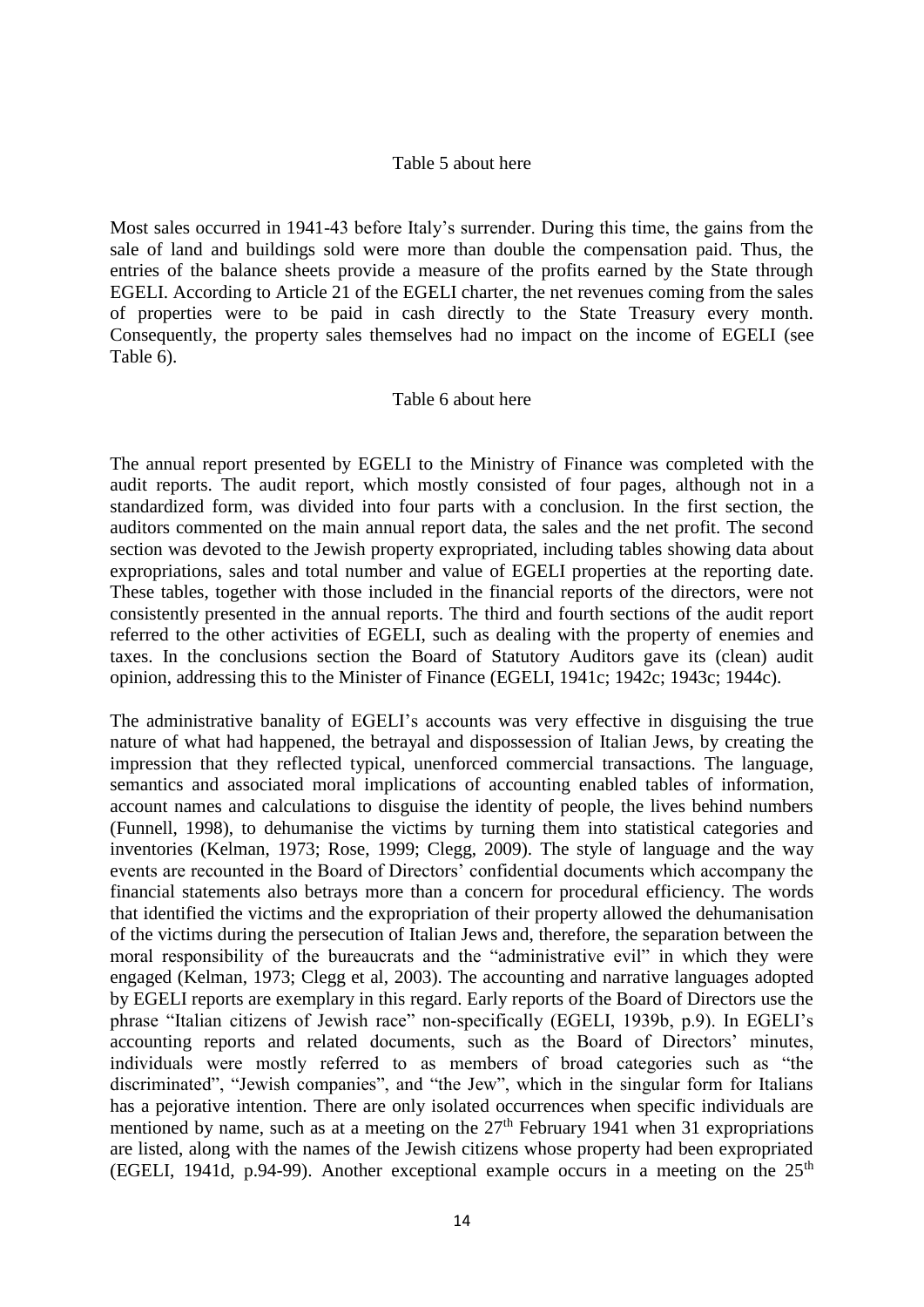January 1942 when seven names were provided (EGELI, 1942d, p.6-7), and in a meeting on the 25th February 1943, when nine names were disclosed. Nothing else is said about those named; nothing about their origin, their family or their personal story, at a time when Jews began to be arrested and deported. There is only reference to 'files', 'objects', the 'Jewish property', or a legal status, that "of the discriminated person", which is enough to qualify for the attention of the Board of Directors the person who is mentioned.

In a report from July 1940 (EGELI, 1940b, p.47) a list of figures about a bank's transactions merely refers to "Jewish property" and "property of the discriminated person" (p.48). At a meeting on the 6<sup>th</sup> November 1940 when statistics about Jewish properties are presented, reference is made to "9 appeals", "9 files" served and "15 files" yet to be served (EGELI, 1940d, p.76). The phrase used to refer to those being targeted is: "File number 236 D. – First Name and Family Name<sup>16</sup> – Revenue Office of Ancona". This is followed by a detailed description of the property (EGELI, 1943d, pp.7-8). Describing individuals in this way was, and still is, very unusual in Italian bureaucratic processes and related documents for it has long been the practice to specify the family name, the date and place of birth of the individuals concerned and where they lived. The Board's determination to implement the racist policies of the regime without regard for the consequences for Jewish citizens were clearly evident in the cold bureaucratic language in the 1940 Report: "Under the applicable laws, in 1940 the Revenue Assessment Offices have kept collecting and processing certificates of Jewish ownership, reporting to the body concerned about the proceedings …" (EGELI, 1941a, p.5). In their 1940 Report, EGELI's Board of Directors, having discussed its performance and the problems it had encountered in expediting the expropriation of property, praises the banks working with EGELI; praise which was repeated in the 1941 and 1942 reports. EGELI's staff were also praised: "The employees deserve the greatest praise for their abilities, diligence and efforts" (EGELI, 1941a, p.18).

Throughout EGELI's existence the annual Board of Directors' Report addressed to the Finance Ministry consistently referred to the expropriation, cataloguing and upkeep of expropriated property as a patriotic, Fascist duty. The Board of Directors wanted to ensure that the financial and operational details in the accounts would be seen as confirmation of their loyalty and commitment to the Fascist cause. This interpretation of the financial performance of EGELI would both highlight the significance of the numbers contained in the reports and their ideological meaning, thereby also confirming the propaganda values of the accounts. The Board of Directors' 1940 Report notes that "At this time of harsh, tough fighting, the need was felt, deeper than ever, to fulfil our appointment as best as we could, while on the battlefields our fighters gloriously accomplish the sacred mission of giving Italy military victory, a bright future" (EGELI, 1941a, p.3). The zeal and rhetoric of EGELI's officials reflected how bureaucracies are known to reward and spread values such as selfsacrifice, obedience, docility, duty and discipline (Bauman, 1989). The actions of bureaucracies, even when immoral, and their technologies are adapted to the rules prescribed by those in authority (Bos, 1997), implementing the regime's policies as required by law (Mann, 2000).

While the Board of Directors of EGELI emphasized its role and that of EGELI bureaucrats as uncompromising followers of the Fascist regime's policies and beliefs, as noted earlier there was not a consistent commitment to the racist agenda of the government throughout other organizations involved in the expropriation of property, especially the Ministry of Finance

<sup>&</sup>lt;sup>16</sup> Details of specific individuals have been omitted in accordance with a specific rule of the Central State Archive of Rome.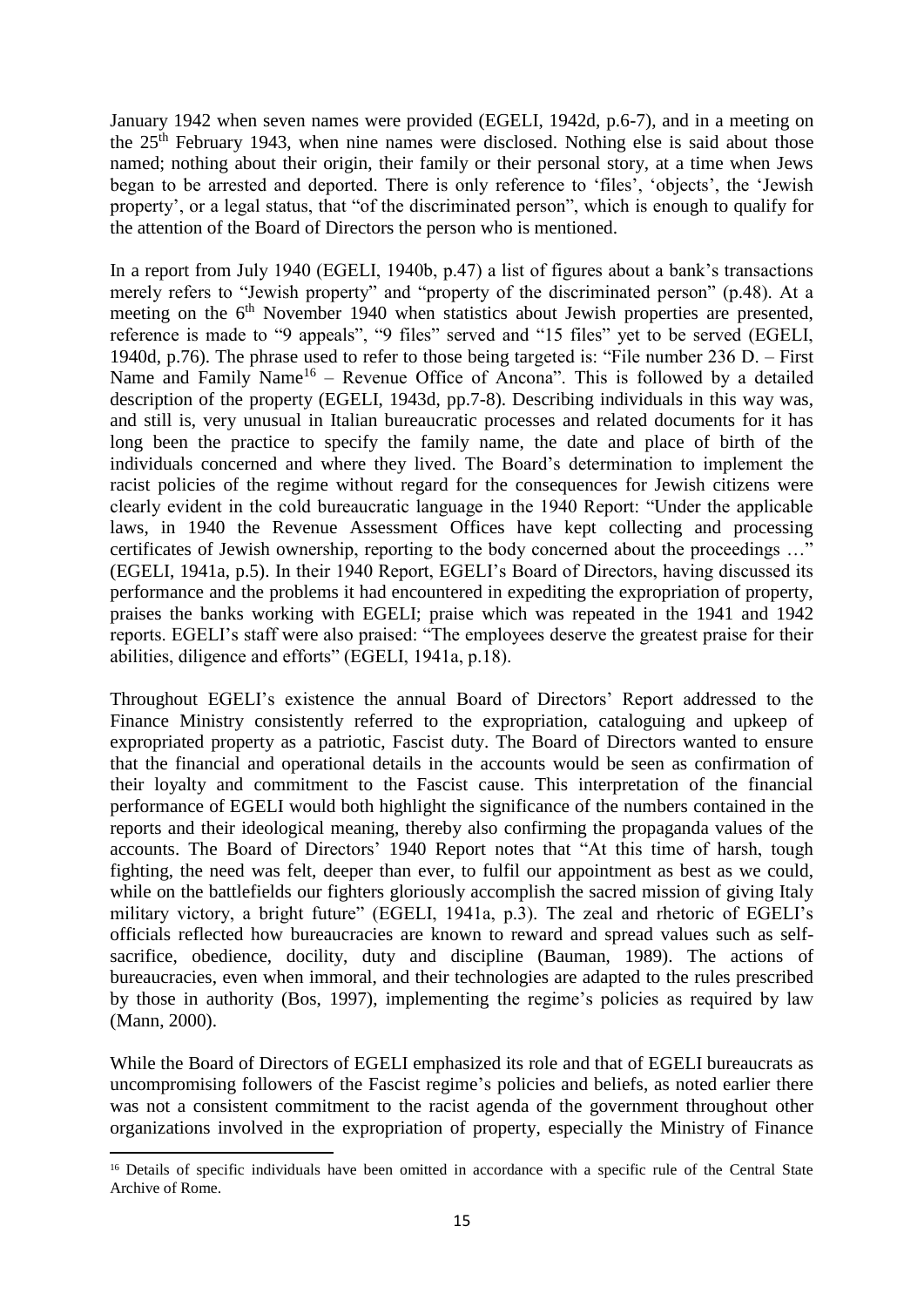and the Ministry of the Interior. Accordingly, as further attenuations to Arendt's concept of banal evil, incidents of corruption or going against the government's wishes were not uncommon. In one prominent case, to further confirm its devotion to the Fascist mission EGELI's Board of Directors complains about the two main Finance Ministry departments, the Revenue Assessment Office and the Revenue Office, for their poor efforts which were said to show a lack of commitment to the racial priorities of the Fascist government: "The Revenue Assessment Office should therefore take more care of the Jewish files … and the Revenue Office should be quicker in allocating surplus Jewish property to EGELI" (EGELI, 1941a, p.7-8). The Board of Directors mocks such laxity by assuming that "we should expect the files won't be fully dispatched until about 1946" (EGELI, 1942a, p.9). Even though the Act which created EGELI specified a minimum value for Jewish property seizure in order to avoid long and expensive procedures to take control of low value properties, the Board of Directors were forced to criticise the Revenue Office for conveying expropriated property to EGELI when the property had little value, was in poor condition or was located in a particularly inaccessible area, with few buyers willing to pay profitable prices. EGELI had the authority to reject property seized by local agencies of the Ministry of Finance, the Revenue Offices, when it was considered of poor value and not saleable (RdI, 1939c, 1941). However, EGELI indicated that it needed to be allowed to judge the property before it was expropriated and, if necessary, reject it (EGELI, 1940a, p.39; EGELI, 1940c, p.59).

The Board of Directors also complained about the way in which the law requiring the seizure of property was constructed which allowed Jews to avoid too easily the forced sale of their property to the State. In a report dated September 1940, which was highly critical of the category of the discriminated Jew, the Board complains of the "current laws that give Jews a chance of implementing some delaying tactics …" (EGELI, 1940c, p.58). The Board of Directors, using language which is clearly meant to communicate their commitment to the anti-Semitic priorities of the Fascist regime, complains that: "In this way, reporting Jews will keep all their properties until a conveyance ruling is issued. Such a long delay … is all to the detriment of EGELI and to the advantage of the Jews" (EGELI, 1941a, p.10). A 1940 Board of Directors Report reveals a "trick" used by Jews whose property was susceptible to expropriation, which possibly indicated a degree of sympathy among Italians for Jews to circumvent the seizure of property with the Jewish owner coming to an agreement with a non-Jewish creditor to take over the property by foreclosure as collateral. The report stated that "The Attorney General of the Court of Appeal of Turin ruled that such Jews cannot be formally prosecuted, but that such foreclosures, if on a large scale, would thwart the law and would reduce the assets of EGELI". Therefore, the report continues, the Board of Directors calls the Finance Ministry to address the weakness in the law (EGELI, 1940a, p.33). In all these circumstances, EGELI's top management not only adheres as explicitly as it can to the government's instructions, it also offers suggestions and proposes bills of law to make the expropriation of Jewish property more impactful, faster and more certain. The Board of Statutory Auditors' Report consistently adopts the same Fascist rhetorical style as that of EGELI's top management. The 1941 Report, for example, notes how the Board "continue to accomplish the quite heavy and often uneasy tasks entrusted to EGELI …" (EGELI, 1941c, p.38) and "the fervent work of the Board of Directors and the illustrious Chairman turned out to unfailingly meet the purposes of the Board …" (EGELI, 1943c, p.48).

With the Fascists in retreat in 1943 and EGELI relocated to northern Italy after the south had been occupied by the Anglo-American forces, the chair of the Board of Directors was eager to reassure their Fascist masters that although "Enemy occupation of a large area of the national territory has taken from EGELI the properties located in the southern provinces and on the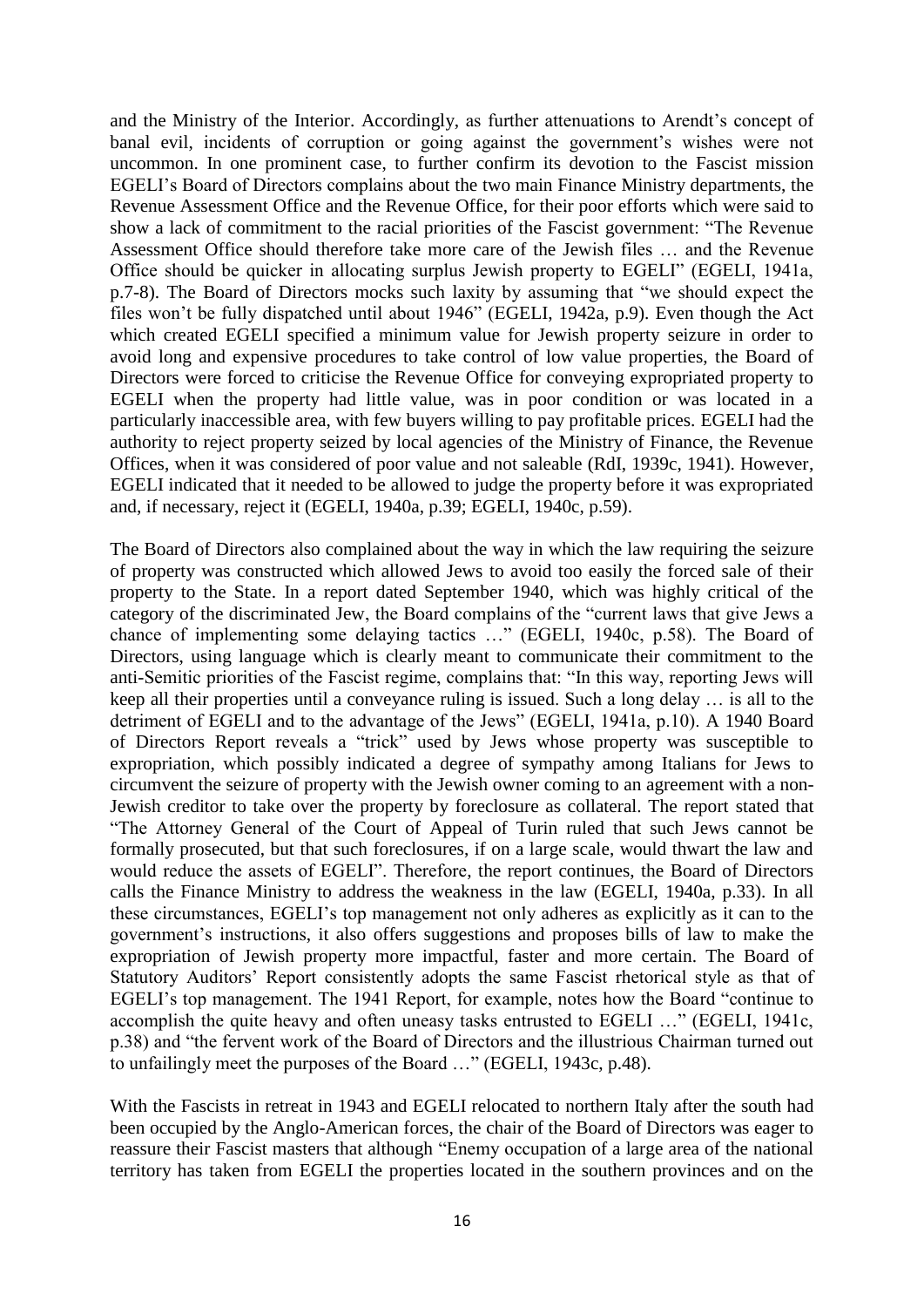islands, I am most confident that the situation may be reinstated and that, after so many painful events, the occupied areas too may be reunited and annexed to the Italian Social Republic" (EGELI, 1944a, p.9). In the civil war between Fascists and non-Fascists that had been raging in Italy for months, combined with the relentless allied bombing of the main Italian cities, EGELI's Board of Directors deceitfully boasts that the management of Jewish properties has provided, "despite the difficulties encountered …, satisfactory profits" (EGELI, 1944a, p.21). Earlier in the same year the Royal decree n 26 of 20 January 1944, issued in 'Free Italy', established the restitution of property to Italian and foreign citizens who had formerly been declared or considered to be of "Jewish race" (PCM, 1948-1950, p. XXX). The issue was raised again immediately after the liberation of Rome, where a delegation of EGELI was still active with responsibility for the central regions and had continued its activities, even after EGELI's transfer to the North of Italy.

In September 1944, the Finance Minister (of the Kingdom of Italy under Anglo-American Army occupation) envisaged the imminent closure of EGELI because its objectives had ceased to exist. However, the idea of a rapid closure of EGELI would be short-lived. Although the decree n 252 of 5th October 1944 authorized the return of formerly sequestered Jews property, after liberation it became increasingly difficult for EGELI to carry out the restitution of seized property in the Italian Social Republic. This was not only due to the vast amount of work and numbers involved but also the difficulty of getting an overall picture of the property situation. The organization had to contend with chaos, dispersed documents and abuse of power (PCM, 1948-1950). Moreover, from January 1945 EGELI also had to undertake the management of properties belonging to German subjects in Italy. EGELI continued to operate until it was closed on the  $22<sup>nd</sup>$  March 1957, even though there still remained 66 properties which had not been returned, along with many other assets. Attempts to trace former property owners or their families to return property continued for another 40 years (Governo Italiano, 2001).

#### **Discussion and concluding remarks**

Accounting researchers have exposed the deadly contributions of accounting to the cold, inhuman rationality of Nazi bureaucracies that implemented the greatest crime of the 20<sup>th</sup> century, the Holocaust. This study of Fascist Italy confirms that the ignominy, if not the scale and ultimate goals, of the brutal persecution of Jews was not exclusive to Nazi Germany in the 1930s and 1940s. This provides the means to further expose the culpability of accounting as a means of racial persecution beyond the territory controlled by the Nazis during the Second World War. Accounting made crucial contributions to a ministerial bureaucracy established specifically for the persecution of Italian Jews. However, unlike the very considerable literature on the fatal contributions of Nazi civil and military bureaucracies to the ruthless efficiency of the attempted annihilation of European Jews, which constituted a "gigantic, murderous operation" (Muller-Hill, 1994, p.68; Katz, 1982; Bauman, 1989), the situation in Italy under the Fascist Party has yet to be given a comparable presence in either the accounting or broader historical literature. This study extends our knowledge of accounting as an instrument in the persecution of European Jews beyond that of Nazi Germany to Fascist Italy. This has also provided the opportunity to expose an aspect of totalitarian regimes, the expropriation of property, which has attracted little attention in the accounting literature. This study has shown how in the expropriation of Jewish property accounting used by the Italian Fascists was crucial to managing the seizure of Jewish property, its subsequent sale and the distribution of the funds received. It also provided the means for bureaucrats to separate and, thereby, absolve themselves from their immoral actions.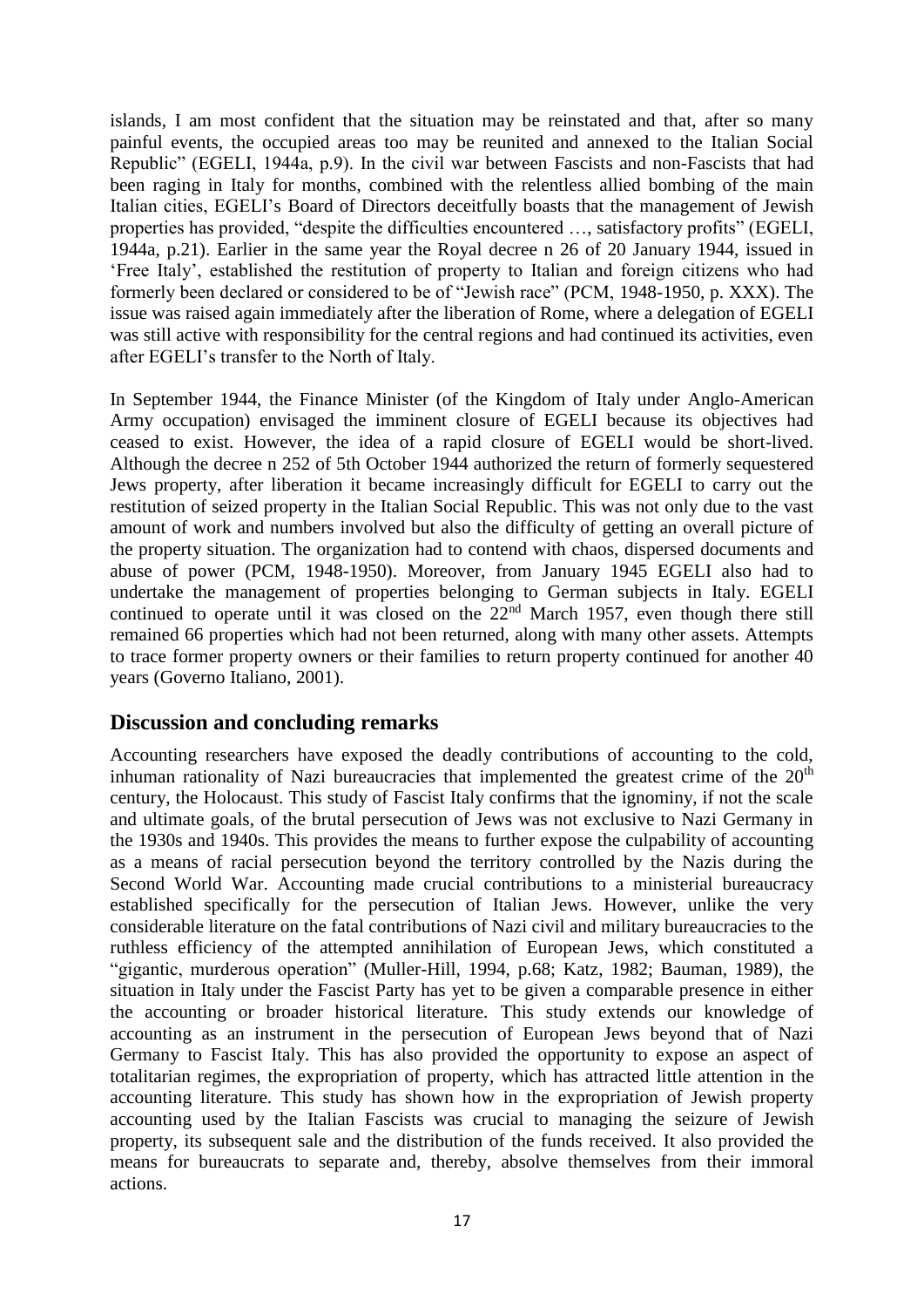The study of EGELI as an institution in the service of the persecution of Italian Jews in the form of the expropriation of their lands and buildings extends the context of the theoretical insights developed by Hannah Arendt to a totalitarian regime in which the bureaucracies did not exhibit the same ruthless, amoral approach as those of the German Nazis (Arendt, 1958, 1964). Nevertheless, property expropriation was a crucial stage in the persecution of Italian Jews and a more acceptable political alternative to the confiscation of property without any compensation, the approach used in the Third Reich (Hilberg, 2003). The evidence shows the existence in Fascist Italy of an "administrative evil" nurtured by Fascist racial legislation and policies. Although these laws were not genocidal, they "helped to facilitate the Italian Holocaust by weakening the Jewish community and gathering extensive information about its membership …" (Livingston, 2014, p.2). Government bodies associated with the work of EGELI, such as the Revenue Office, involved ordinary people in the organization of the statistical, fiscal, financial, managerial activities necessary to expropriate and sell Jewish properties. Procedures were demanded and planned to solve all the problems related to the expropriation of property in which the seeming banality of accounting played a crucial role.

Accounting practices used by EGELI and associated government departments provided the means to manage in an efficient way the resources acquired from the persecution of Italian Jews with the seizure and disposal of their property (Funnell, 1998, 2013, 2015). The accounting and administrative records of EGELI show consistent and compelling evidence of the manner in which accounting helped strengthen the identity and purposes of an organization in charge of selling expropriated property of Italian citizens of Jewish descent. The details provided in EGELI's accounts gave the Ministry the means to oppress Jewish Italian property owners by requiring that their lands and buildings should be listed, valued, recorded and sold (Funnell, 1998). These tools which were to promote bureaucratic efficiency show clearly the vital role of accounting in the service of Jewish persecution. In the charter that governed the actions and authority of EGELI there were many rules about financial reporting, in particular the need imposed by the law which established EGELI (RdI, 1939c) to prepare financial statements about its operations (Article 11, par. 8). The annual reports were prepared by the Board of Directors (Article 10) and audited by the Board of Statutory Auditors (Article 12). Even though EGELI was a government body, its annual report was quite similar to that prepared by private companies. Accounting practices were not always consistent either across years or with basic accounting practices. As the war worsened for Italy this in part reflected the increasing pressures on EGELI to find staff with the necessary accounting skills and the inability of the government bodies upon which it depended, most especially the Ministry of Finance, to provide a stable environment amid the growing chaos of war which for EGELI culminated in its hurried move to the north in 1943 after Italy's surrender.

Although EGELI worked in a totalitarian regime that was notably different from Nazi Germany it still exhibited many of the traits that have been associated with the bureaucratic organizations emphasised in Arendt's work. The top management of the organization, selected from Fascist army generals, senators, government executives, was ideologically motivated to pursue the mission of the Board of Directors. When it had to contend with the typical slow pace of Italian bureaucracy outside EGELI it complained that these delays would "abet" the Jewish interests. In marked contrast, EGELI' staff were often praised by the Board, thereby confirming that they too were diligent and devoted to the organization's mission. The work of EGELI's top management and staff was focussed on the goals to be accomplished,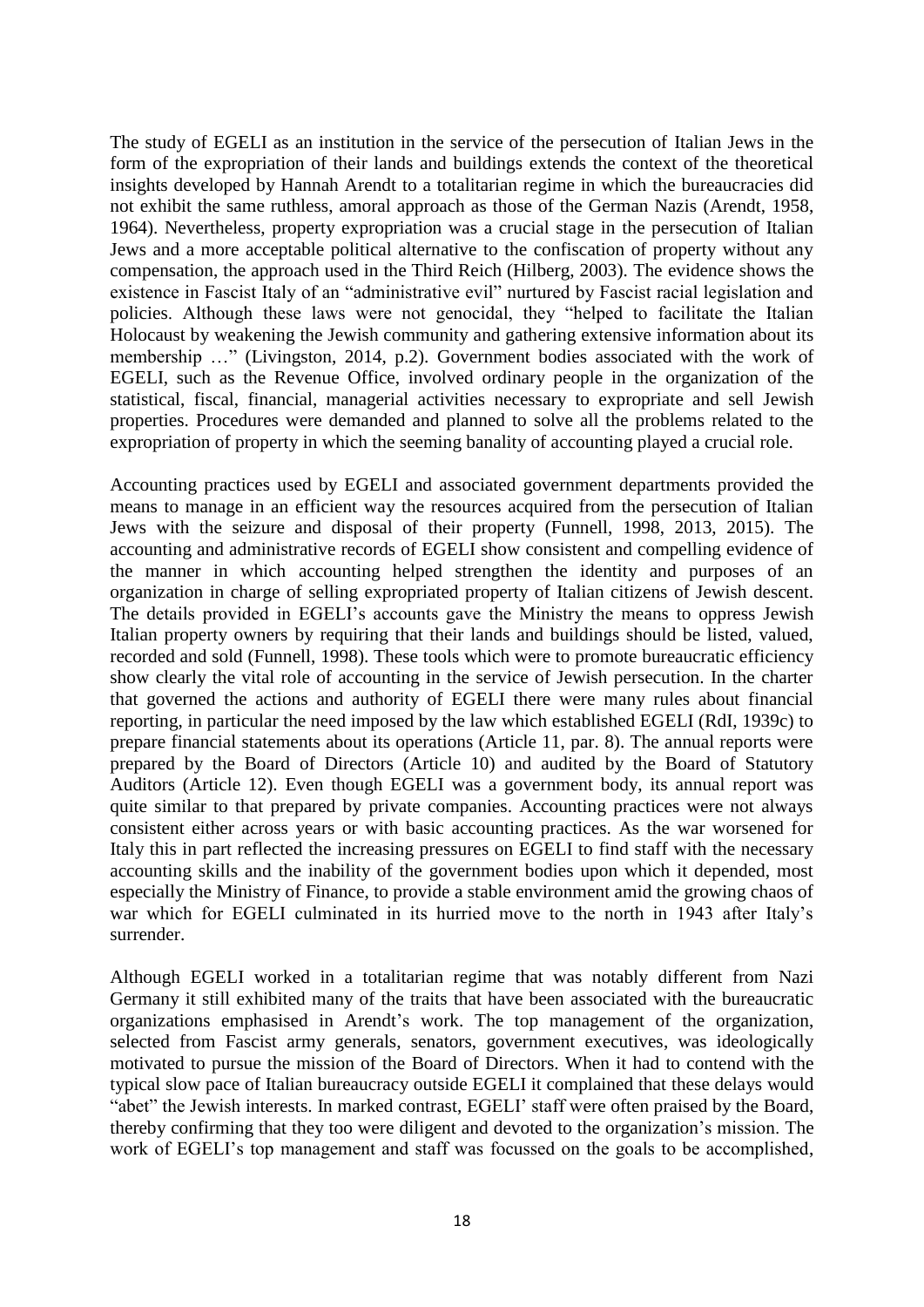irrespective of the consequences for those who were the target of Fascist anti-Semitism (Browning, 1983; Mack, 2010; Minnich, 2013).

The work of EGELI's management and staff was driven by instrumental rationality in the pursuit of the goals to be accomplished, not moral considerations (Browning, 1983; Mack, 2010; Minnich, 2013). Clegg (2009) has shown how the development of technologies of total institutional power, such as the accounting practices used by EGELI, is based on the building of categories of people, the automatism of the organizational routines, on distancing oneself from the persecuted people and the denial of their humanity (Funnell, 2015). While Arendt's views on the "Banality of Evil" give a glimpse of the racist character of bureaucracy in Nazi Germany and other totalitarian regimes<sup>17</sup>, the arbitrary nature of its functioning, if compared with the rule of law, and the peculiar aspect of racially-based moral aloofness (Shenhav, 2013), in EGELI the principle of lawfulness was unfailingly adhered to, as were anti-Semitic attitudes. EGELI operated in a totalitarian regime that may have differed in many aspects from that of Nazi Germany but still exhibited most of the traits that are associated with bureaucratic organizations and the bureaucrats that Arendt refers to in Eichmann in Jerusalem. EGELI reflected the functional picture described by Bauman (1989) where bureaucratic procedures ruled all administration and a reliance placed upon means-ends analyses facilitated by accounting information, especially when the organization's top management wanted to reject properties that had little value. There is no evidence in the archival records that EGELI's top management ever questioned the morality of what they were doing. Instead, as shown, they would harshly criticise the poor efforts made by the other governmental institutions involved, which were suspected of abetting the Jews to escape expropriation of their property (Bos, 1997). Much to the frustration of EGELI's Board of Directors, as similar level of devotion to the Fascist cause did not always drive the work of other government bureaucracies with whom they had to work.

Far from being a neutral tool of management (Solomons, 1991), accounting, which was set in the context of a racist oriented dictatorship, was fully involved in the organizational work of the ministerial bureaucracy that was intent on the persecution of Jews in Italy. EGELI's accounting system allowed the identification of property exceeding the value specified for expropriation and carefully measured the performance of the expropriation process and sales of Jewish property. Not only had such work to be carried out on the basis of a race law, it also had to be profitable and accountable. This required accounting systems which would make the discrimination and persecution of Jews more efficient and visible to ensure that those responsible for the process knew that they would be held accountable for the success of the process (La Capra, 1994; Funnell, 1998; Fleischman and Funnell, 2007). Thus, the Annual Financial Statements of EGELI made it certain that they would be held accountable to the Finance Ministry for their commitment to Fascist values and aims.

Disclosing the profitability of expropriation in the Annual Financial Statements confirmed each year to the Ministry, and indirectly to Mussolini, that those who worked in EGELI were devoted to its mission as an agency of the Fascist State (EGELI, 1941a, p. 28). By making the expropriated and then sold property visible the information provided in the Annual Financial Statements also supported the regime's propaganda that Jews were a threat to the financial stability of the State. The Annual Financial Statements hid the real effect of expropriation authorised by the Royal Decree 126/1939, the denial of the civil rights of Italian Jews, which

 $\overline{a}$ 

<sup>&</sup>lt;sup>17</sup> Recently, some authors have argued that while the "banality of evil" risks becoming a stereotype, a banality itself, such a concept may apply to many other monstrosities of our time, such as the genocides committed by Stalin, Pol Pot, Saddam Hussein and in Rwanda (Eltringham, 2004; Minnich, 2013).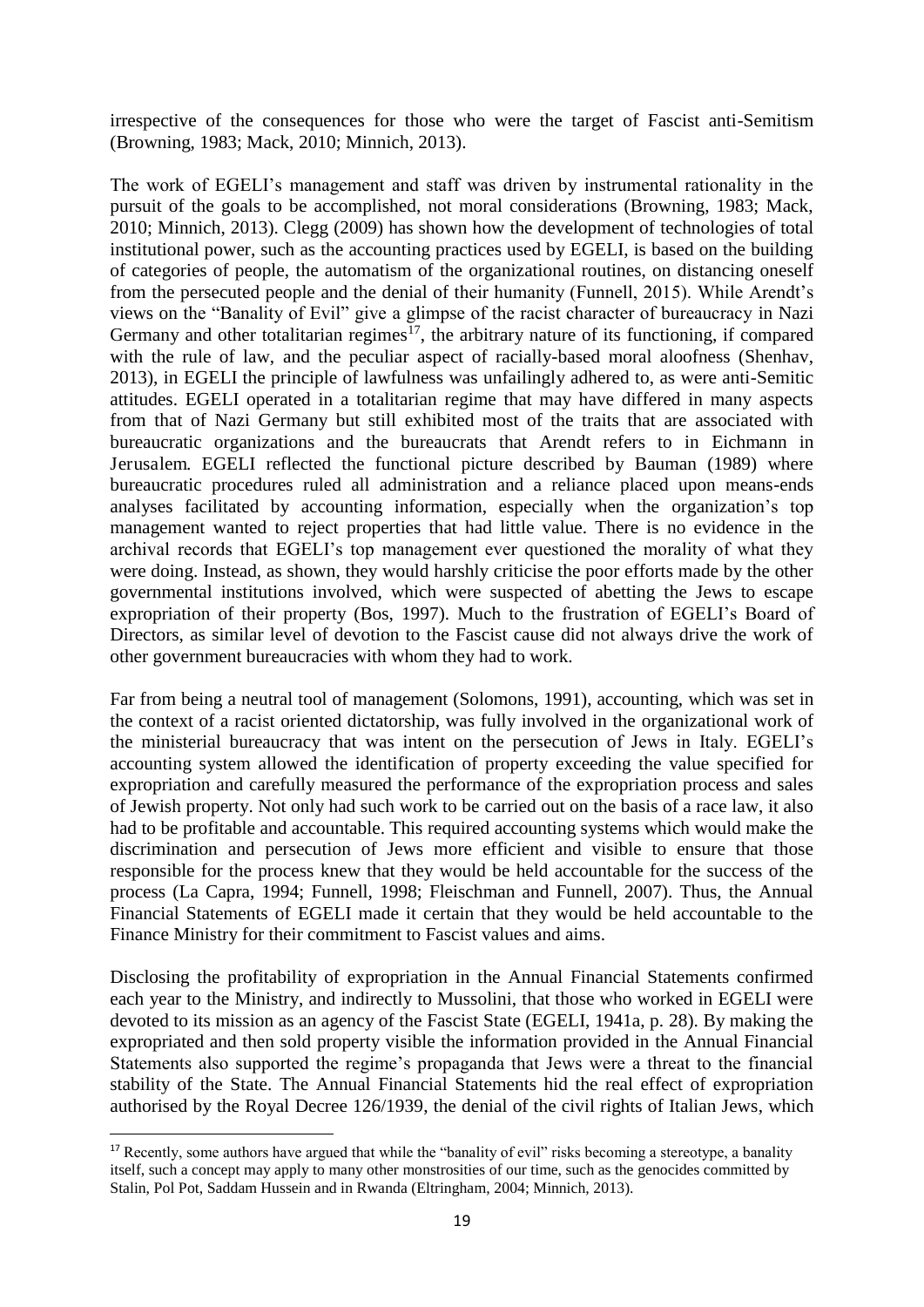allowed the State to appropriate the difference between the compensation paid and the actual selling price of property expropriated. This confirmed the role of accounting as a technology to reveal what the regime had achieved and its priorities but also to hide or disguise that which it did not want to be known (Annisette, 2009; Funnell, 2013). Accounting allowed a form of selective visibility; the value and identity of the property was identified but not that of the owners. This provided the means to dehumanise the victims, and therefore the separation between the moral responsibility of the bureaucrats and the "administrative evil". This was consistently reinforced by the words that were used to identify the victims and the expropriation of their property (Kelman, 1973; Clegg et al., 2003). Despite the nature of their work, the language used in the Board of Directors' accounting records and reports was cold and neutral, rarely identifying the people affected. The emphasis was on transactions, prices, the value of property and the timely manner in which the procedure was carried out. The inhumanity of the bureaucracies involved is again confirmed in EGELI's accounting practices by the silences, the omissions, replacement of the names of Jewish people with bureaucratic phrases or descriptions of the property. This fully supports Clegg's assumption that the development of technologies of total institutional power is based on the building of categories of people, the automatism of the organizational routines, on distancing oneself from the persecuted people (Clegg, 2009.

The findings of this study recognise the need for further research on the role played by servicemen, bureaucrats and accounting as a technology of government in the management of Italian concentration camps and the deportation of Italian Jews to Germany. Also, attention is focussed on one stage of the racial discrimination of Jews in Italy, the expropriation of property. The evidence used by the paper, which relies mainly on that preserved in official public sources, could also be enriched by seeking details from the private records and correspondence of families affected by the expropriation of property. This survey of property expropriation could be extended to the other expropriations that occurred in Italy after 1938, in particular bank accounts in Italian and international banks. Finally, there is the opportunity to examine how other countries managed the properties confiscated or expropriated from the Jews before moving on to the Final Solution.

#### ACKNOWLEDGEMENT

We gratefully thank the personnel of the Central State Archive of Rome for their kind collaboration and for permitting us to consult and take photos of the documents. We wish to express our appreciation to the anonymous referees for their constructive comments.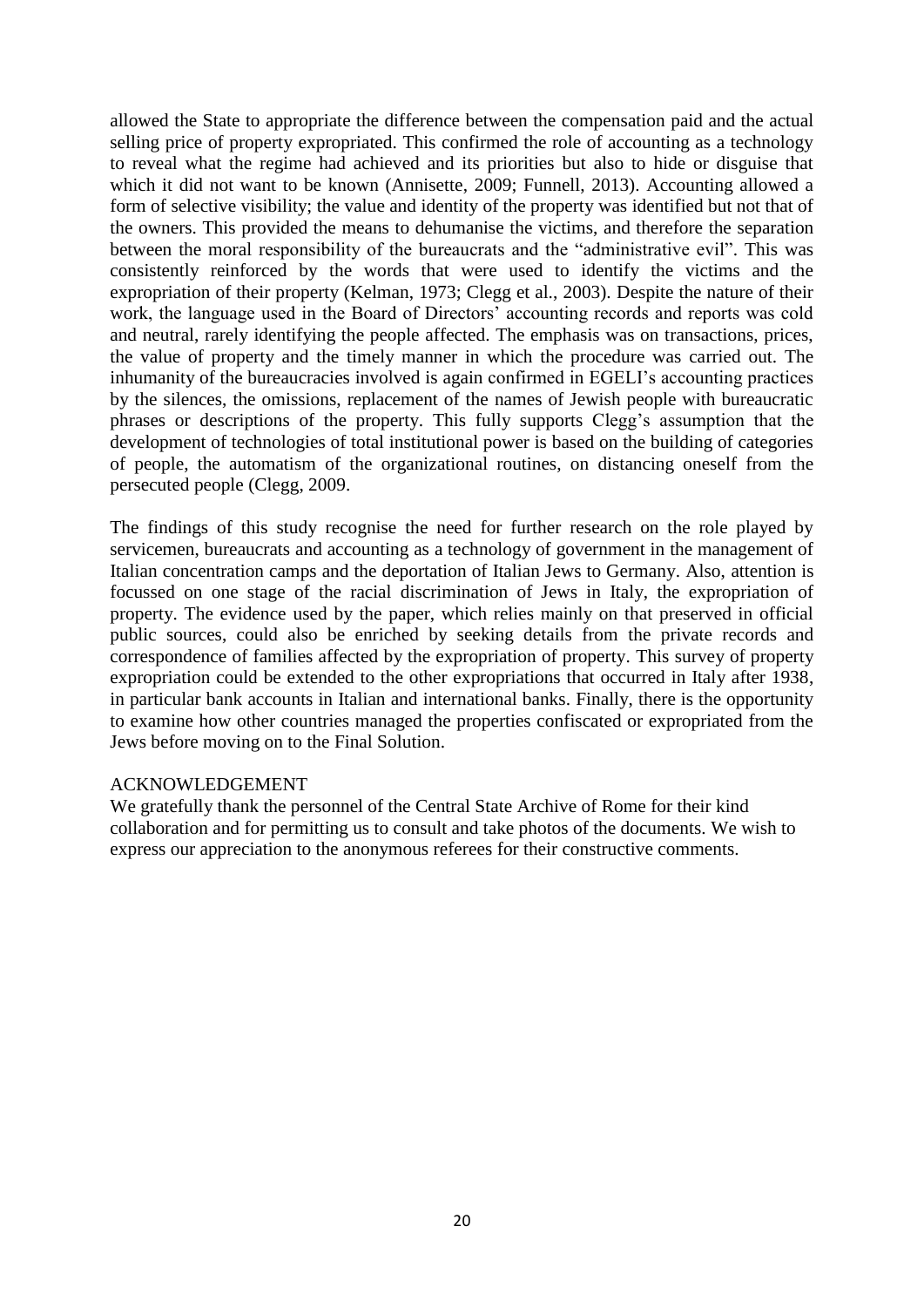#### **Primary sources**

Racial and EGELI Laws

- RdI (1930), RD 30 ottobre 1930 n.1731 Norme sulle Comunità israelitiche e sulla Unione delle Comunità medesime.
- RdI (1938), RD-L 17 novembre 1938, n. 1728. Provvedimenti per la difesa della razza italiana.
- RdI (1939a), L 29 giugno 1939, n. 1054. Disciplina dell'esercizio delle professioni da parte dei cittadini di razza ebraica.
- RdI (1939b), L 13 luglio 1939, n. 1055. Disposizioni in materia testamentaria nonché sulla disciplina dei cognomi, nei confronti degli appartenenti alla razza ebraica.
- RdI (1939c), RD-L 9 febbraio 1939, n. 126. Norme di attuazione ed integrazione delle disposizioni di cui all'art. 10 del R. decreto-legge 17 novembre 1938 XVII, n. 1728, relative ai limiti di proprietà; immobiliare e di attività; industriale e commerciale per i cittadini italiani di razza ebraica".
- RdI (1939d), RD 27 marzo 1939, n. 665. Approvazione dello statuto dell'Ente di gestione e liquidazione immobiliare.
- RdI (1940), L 19 dicembre 1940, n. 1994. Gestione dei beni dei cittadini di nazionalità nemica sottoposti a provvedimenti di sequestro.
- RdI (1941), L 24 febbraio 1941, n 158. Autorizzazione all'Ente di gestione e liquidazione immobiliare a delegare agli Istituti di credito fondiario la gestione e la vendita degli immobili ad esso attribuiti.

EGELI records - Archivio Centrale dello Stato, Piazzale degli Archivi, 27, Roma EGELI (1939a), "Verbale della giunta esecutiva", 5 giugno 1939, busta 47-bis. EGELI (1939b), "Verbale della giunta esecutiva", 22 giugno 1939, busta 47-bis. EGELI (1939c), "Verbale della giunta esecutiva", 7 settembre 1939, busta 47-bis. EGELI (1940a), "Verbale della giunta esecutiva", 23 gennaio 1940, busta 47-bis. EGELI (1940b), "Verbale della giunta esecutiva", 17 luglio 1940, busta 47-bis. EGELI (1940c), "Verbale della giunta esecutiva", 19 settembre 1940, busta 47-bis. EGELI (1940d), "Verbale della giunta esecutiva", 6 novembre 1940, busta 47-bis. EGELI (1941a), "Relazione al ministero delle finanze sull'esercizio 1940", busta 46-bis. EGELI (1941b), "Bilancio gestione beni ebraici 1940", busta 46-bis. EGELI (1941c), "Relazione dei sindaci", busta 46-bis. EGELI (1941d), "Verbale della giunta esecutiva", 27 febbraio 1941, busta 47-bis. EGELI (1942a), "Relazione al ministero delle finanze sull'esercizio 1941", busta 46-bis. EGELI (1942b), "Bilancio gestione beni ebraici 1941", busta 46-bis. EGELI (1942c), "Relazione dei sindaci", busta 46-bis. EGELI (1942d), "Verbale della giunta esecutiva", 25 febbraio 1942, busta 47-bis. EGELI (1943a), "Relazione al ministero delle finanze sull'esercizio 1942", busta 46-bis. EGELI (1943b), "Bilancio gestione beni ebraici 1942", busta 46-bis. EGELI (1943c), "Relazione dei sindaci", busta 46-bis. EGELI (1943d), "Verbale della giunta esecutiva", 25 febbraio 1943, busta 47-bis. EGELI (1944a), "Relazione al ministero delle finanze sull'esercizio 1943", busta 46-bis. EGELI (1944b), "Bilancio gestione beni ebraici 1943", busta 46-bis. EGELI (1944c), "Relazione dei sindaci", busta 46-bis.

Other official sources

ACS (1940), Relazione della Direzione Generale per la Demografia e la Razza, agosto 1940.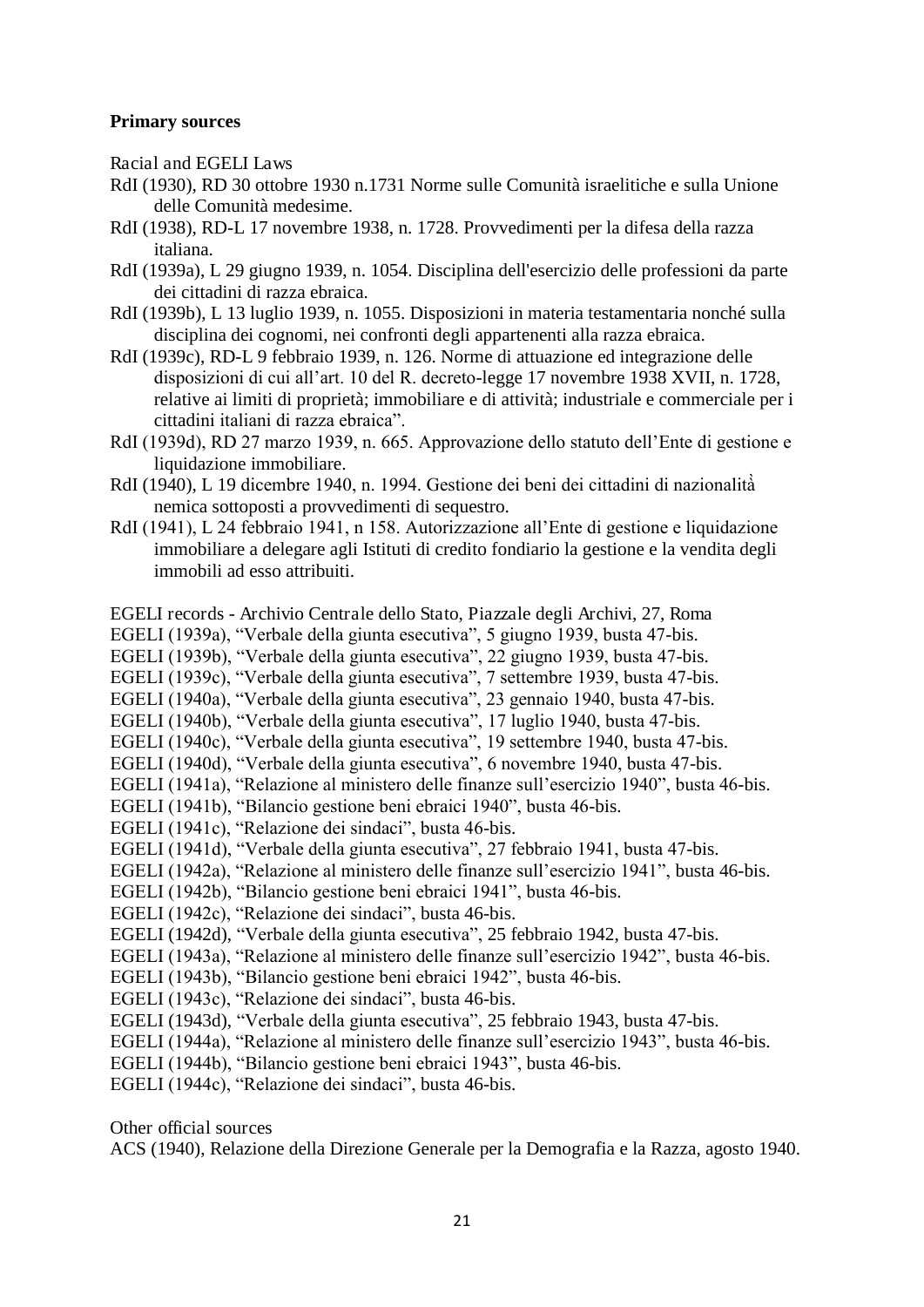PCM (1948-1950), "Retrocessione beni immobili dall'EGELI ai proprietari che dovettero effettuarne il trasferimento coattivo", ACS, 3.2.2. fasc. 11472.4.

Governo Italiano (2001), Commissione per la ricostruzione delle vicende che hanno caratterizzato in Italia le attività di acquisizione dei beni dei cittadini ebrei da parte di organismi pubblici e privati. Rapporto generale, URL: http://www.governo.it/Presidenza/DICA/beni\_ebraici/

La Stampa

- Anonymous (1938a), "La piovra giudaica. 400 ebrei sono padroni per un miliardo di beni immobili", 15th November, p.6.
- Anonymous (1938b), "Gli ebrei e la proprietà edilizia. Quanto posseggono", 15th November, frontpage.
- Anonymous (1938c), "I beni immobili degli ebrei acquistati da un ente statale", 17th December, frontpage.
- Anonymous (1939a), "Il trasferimento dei beni degli ebrei eccedenti la quota loro consentita", 12th February, p.5.
- Anonymous (1939b), "Le norme per le denuncie degli immobili e delle aziende di proprietà degli ebrei", 3th May, p.3.
- Anonymous (1939c), "Gli immobili ebraici. Certificati al 4% per i beni rilasciati", 11th May, lastpage.
- Anonymous (1939d), "La proprietà ebraica. Il lavoro di controllo da parte degli enti statali", 20th June, p.3.
- Anonymous (1939e), "Come avverrà la riduzione dei beni immobili degli ebrei", 12th August, p.2.

*Mussolini's speeches* and writings

Mussolini, B. (1934), "Speech", September 3rd, 1934, Bari, at: https://www.youtube.com/watch?v=m6j25ORorjE.

- Mussolini, B. (1938a), "Speech", September 18<sup>th</sup> 1938, Trieste, at: https://www.youtube.com/watch?v=3-mNqP7AT6g.
- Mussolini (1938b), "Informazione diplomatica n. 18", 5th August 1938.

#### **References**

- Adams, G.B. (2011), "The Problem of Administrative Evil in a Culture of Technical Rationality", Public Integrity, Vol. 13 No. 3, pp.275-285.
- Adams, G.B. and Balfour, D.L. (2009), Unmasking Administrative Evil, Sharpe, New York.

Allen, M.T. (2005), The business of genocide: The SS, slave labour, and the concentration camps, University of North Carolina Press, Chapel Hill & London.

Ambegan (2005)???

Annisette, M. (2009), "Race and ethnicity", in Edwards, J.R. and Walker, S.P. (Eds.), The Routledge Companion to Accounting History, Routledge, London, pp.451-469.

- Antonucci, S.H. and Spizzichino, G. (2004), "Daily Life during the Racial Laws and the Nazi Occupation: Testimonies", in Venzo, M.I. and Migliau, B. (Eds.), The Racial Laws and the Jewish Community of Rome 1938-1945, Gangemi, Roma, pp.33-36.
- Arendt, H. (1958), The Origins of Totalitarianism, The World Publishing Company, Cleveland & New York.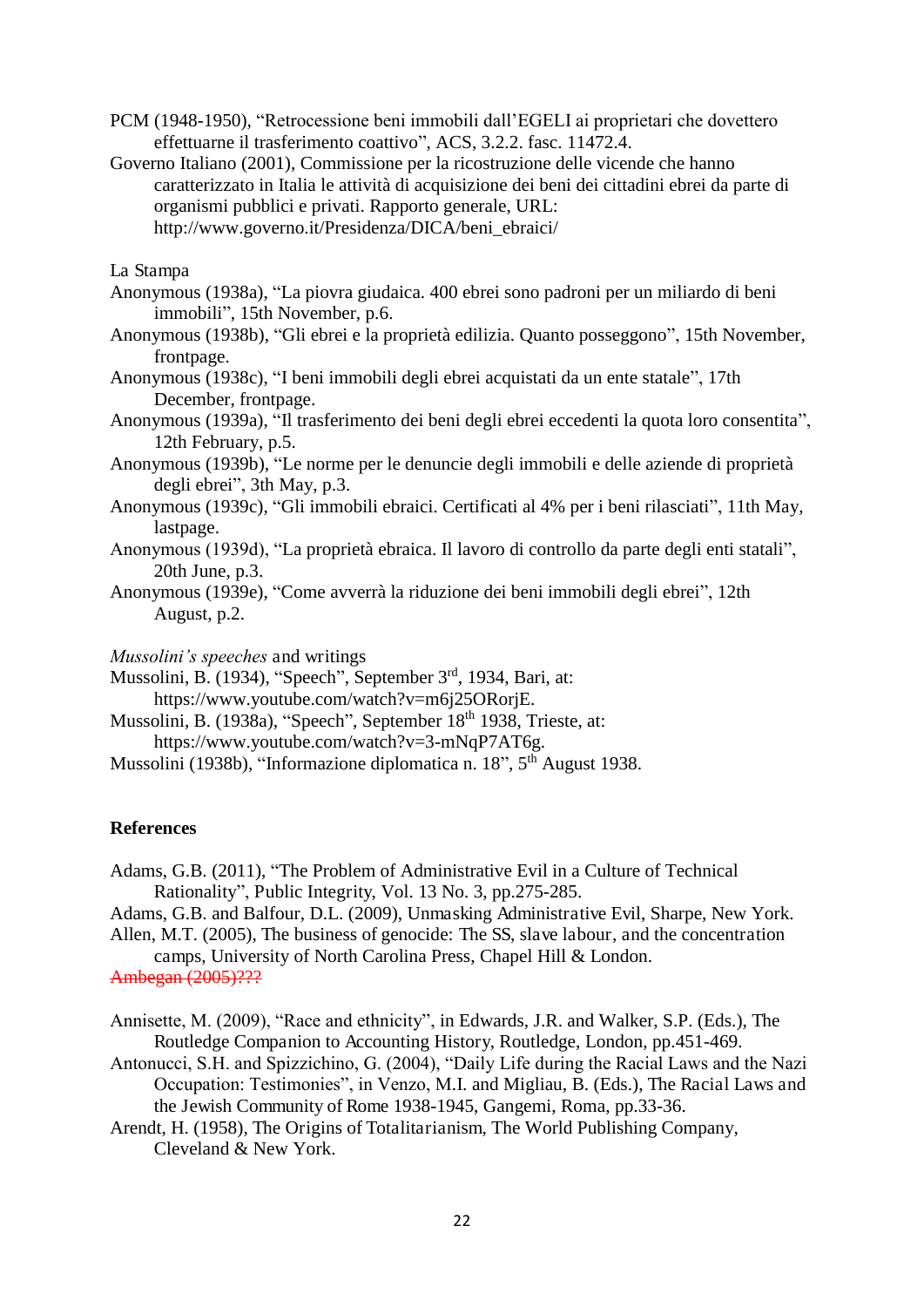Arendt, H. (1964), Eichmann in Jerusalem. A report on the banality of evil, The Viking Press, New York.

- Bauman, Z. (1989), Modernity and the Holocaust, Cornell University Press, Ithaca (NY).
- Bopf, B. (2003), "Economic Discrimination and Confiscation: The Case of Jewish Real Estate", in Centre for Advanced Holocaust Studies, Confiscation of Jewish Property in Europe, 1933*–*1945, United States Holocaust Memorial Museum, pp.105-126.
- Bos, R.T. (1997), "Essay: Business ethics and Bauman ethics", Organization Studies, Vol. 18 No. 6, pp.997-1014.
- Browning, C.R. (1983), "The German Bureaucracy and the Holocaust", in Grobman, A., and Landes, D. (Eds.), Genocide: Critical Issues of the Holocaust, Simon Wiesenthal Center, Los Angeles, pp.145-149.
- Browning, C.R. (1992), Ordinary Men: Reserve Police Battalion 101 and the Final Solution in Poland, Penguin Books, London.
- Calimani, R. (2013), Storia degli ebrei italiani nel XIX e nel XX secolo, Mondadori, Milano.
- Canovan, M. (1994), Hannah Arendt: Reinterpretation of Her Political Thought, Cambridge University Press, Cambridge.
- Cassata, F. (2008), «La Difesa della razza», Einaudi, Torino.
- Chwastiak, M. (2015), "Commodifying state crime: Accounting and extraordinary rendition", Critical Perspectives on Accounting, Vol. 28, pp.1-12.
- Clegg, S. (2009), "Bureaucracy, the Holocaust and techniques of power at work", Management Revue, Vol. 20 No. 4, pp.326-347.
- Clegg, S., Rhodes, C. and Kornberger, M. (2003), "Managers as moral subjects? Decision making, undecidability and the organizational ego", in Proceedings-New World: Translating the Past, Narrating the Present and Organising the Future, Oxaca, Mexico, 1-17.
- Cocchi, D. and Favero, G. (2009), "Gli statistici e la 'questione della razza'", in Scritti e documenti, ANS, Roma, pp.207-235.
- Cotler, I. (1998), "Nuremberg 50 Years Later: The Restitution of Jewish Property and Norwegian Justice", Nordic Journal of International Law, Vol. 67 No. 3, pp.275-287.
- Davie, S.S.K. (2000), "Accounting for imperialism: A case of British-imposed indigenous collaboration", Accounting, Auditing & Accountability Journal, Vol. 13 No. 3, pp.330- 359.
- Davie, S.S.K. (2005), "The Politics of Accounting, Race and Ethnicity: A story of a chieflybased preferencing", Critical Perspectives on Accounting, Vol. 15 No. 5, pp.551-577.
- De Felice, R. (1974), Mussolini il duce. Gli anni del consenso 1929-1936, Einaudi, Torino.
- De Felice, R. (1993), Storia degli ebrei italiani sotto il fascismo, Einaudi, Torino.
- Dean, M. (2002), "The development and implementation of Nazi denaturalization and confiscation policy up to the Eleventh Decree to the Reich Citizenship Law", Holocaust and Genocide Studies, Vol. 16 No. 2, pp.217-242.
- Dean, M. (2003), "The Finanzamt Moabit-West and the Development of the Property Confiscation Infrastructure, 1933–1945", in Center for Advanced Holocaust Studies (2003), Confiscation of Jewish Property in Europe, 1933*–*1945, US Holocaust Memorial Museum, pp.9-20.
- Dean, M. (2011), Robbing the Jews: The Confiscation of Jewish Property in the Holocaust, 1933*–*1945, Cambridge University Press, Cambridge.
- Del Prato, D. (1938), Il conflitto con la Società delle Nazioni, UEI, Roma.
- Don, Y. (1986), "The Economic Effect of Anti-Semitic Discrimination: Hungarian Anti-Jewish Legislation, 1938-1944", Jewish Social Studies, Vol. 48 No. 1, pp.63-82.
- Eltringham, N. (2004), Accounting for horror: Post-genocide debates in Rwanda, Pluto Press, London.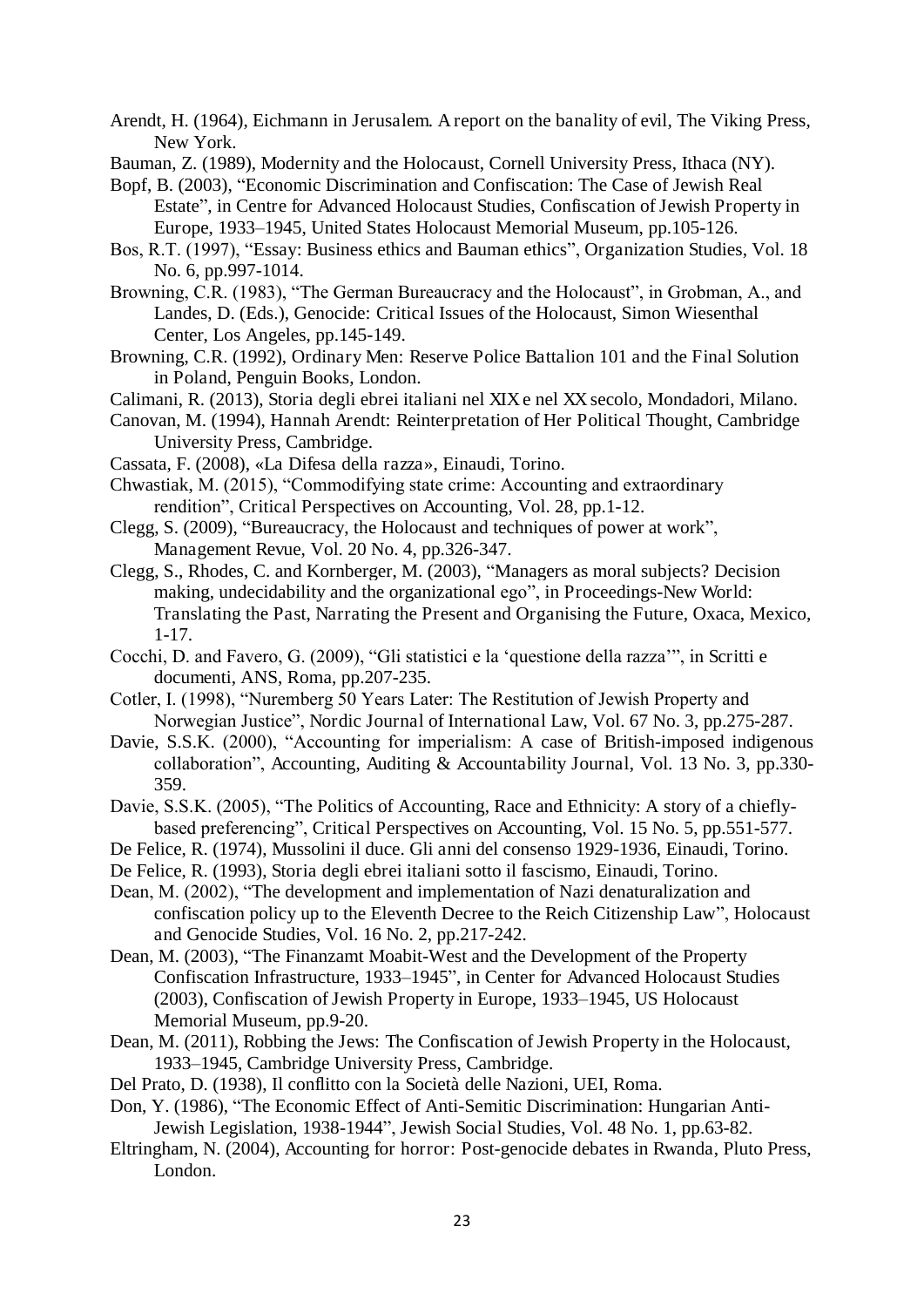- Fleischman, R.K. and Funnell, W.N. (2007), "The relevance of the past", in Hopper, T., Northcott, D. and Scapens, R.W. (Eds.), Issues in Management Accounting, Pearson Education Ltd., Edinburgh, pp.377-398.
- Fraser, D. (2004), "A Passive Collaboration: Bureaucracy, Legality, and the Jews of Brussels, 1940–1944", *Abrook. J. Int'l L.*, Vol. 30 No. 2, pp.365-420.
- Friedlander, S. (2007), The years of extermination: Nazi Germany and the Jews, 1939-1945, Harper Collins, New York.
- Funnell, W.N. (1998), "Accounting in the Service of the Holocaust", Critical Perspectives on Accounting, Vol. 9 No. 4, pp.435-464.
- Funnell, W.N. (2013), "Accounting and Holocaust", in Fleischman, R.K., Funnell, W.N. and Walker, S.P. (Eds.), Critical Histories of Accounting: Sinister Inscriptions in the Modern Era, Routledge, New York, pp.57-68.
- Funnell, W.N. (2015), "The Holocaust, Accounting and the denial of Humanity", in Funnell, W.N. and Chwastiak, M. (Eds.), Accounting at War: The Politics of Military Finance, Routledge, Abingdon, pp.126-147.
- Gentile, S. (2013), La legalità del male, Giappichelli, Torino.
- Gillette, A. (2002), Racial Theories in Fascist Italy, Routledge, London and New York.
- Goldhagen, D. (1996), *Hitler's Willing Executioners: Ordinary Germans and the Holocaust*, Abacus, London.
- Graham, C. (2009), "Accounting and subalternity: Enlarging a research space", Accounting, Auditing and Accountability Journal, Vol. 22 No. 3, pp.309-318.
- Guerri, G.B. (1979), Galeazzo Ciano: una vita (1903-1944), Bompiani, Torino.
- Hilberg, R. (1993), Perpetrators, Victims, Bystanders: The Jewish Catastrophe, Harper Collins, New York.
- Hilberg, R. (2003), The Destruction of the European Jews, Yale University Press, New York.
- Hochstein, R. (1996), "Jewish Property Restitution in the Czech Republic", BC Int'l and Comp. L. Rev., Vol. 19 No. 2, pp.423-447.
- James, H. (2001), The Deutsche Bank and the Nazi economic war against the Jews: The Expropriation of Jewish-owned property, Cambridge University Press, Cambridge.
- Katz, F. (1982), "Implementation of the Holocaust: The Behavior of Nazi Officials", Comparative Studies in Society and History, Vol. 24 No. 3, pp.510-529.
- Kelman, H.C. (1973), "Violence without Moral Restraints: Reflections on the Dehumanization of Victims and Victimizers", Journal of Social Issues, Vol. 29 No. 4, pp.25-61.
- La Capra, D. (1994), Representing the Holocaust, Cornell University Press, Ithaca.
- Leon, A. (1970), The Jewish question: A Marxist interpretation, Pathfinder Press, New York.
- Levi, F. (1995), "L'applicazione delle leggi contro le proprietà degli ebrei (1938-1946)", in Studi storici, Vol. 36 No. 3, pp.845-862.
- Lippman, E.J. and Wilson, P.A. (2013), "Accountants and Holocaust", in Fleischman, R.K., Funnell, W.N. and Walker, S.P. (Eds.), Critical Histories of Accounting: Sinister Inscriptions in the Modern Era, Routledge, New York, pp.69-81.
- Livingston, M.A. (2014), *The Fascists and the Jews o Italy. Mussolini's Race Laws (1938* 1943), Cambridge University Press, Cambridge.
- Mack, M. (2010), "Hannah Arendt's Philosophy of Plurality: Thinking and Understanding Eichmann in Jerusalem*",* in Schaap, A., Celermajer, D. and Karales, V. (Eds.), Power, Judgment and Political Evil: In Conversation with Hannah Arendt, Ashgate, Burlington, pp.13-26.
- Mann, M. (2000), "Were the Perpetrators of Genocide 'Ordinary Men' or 'Real Nazis'? Results from Fifteen Hundred Biographies", Holocaust and Genocide Studies, Vol. 14 No. 3, pp.331-366.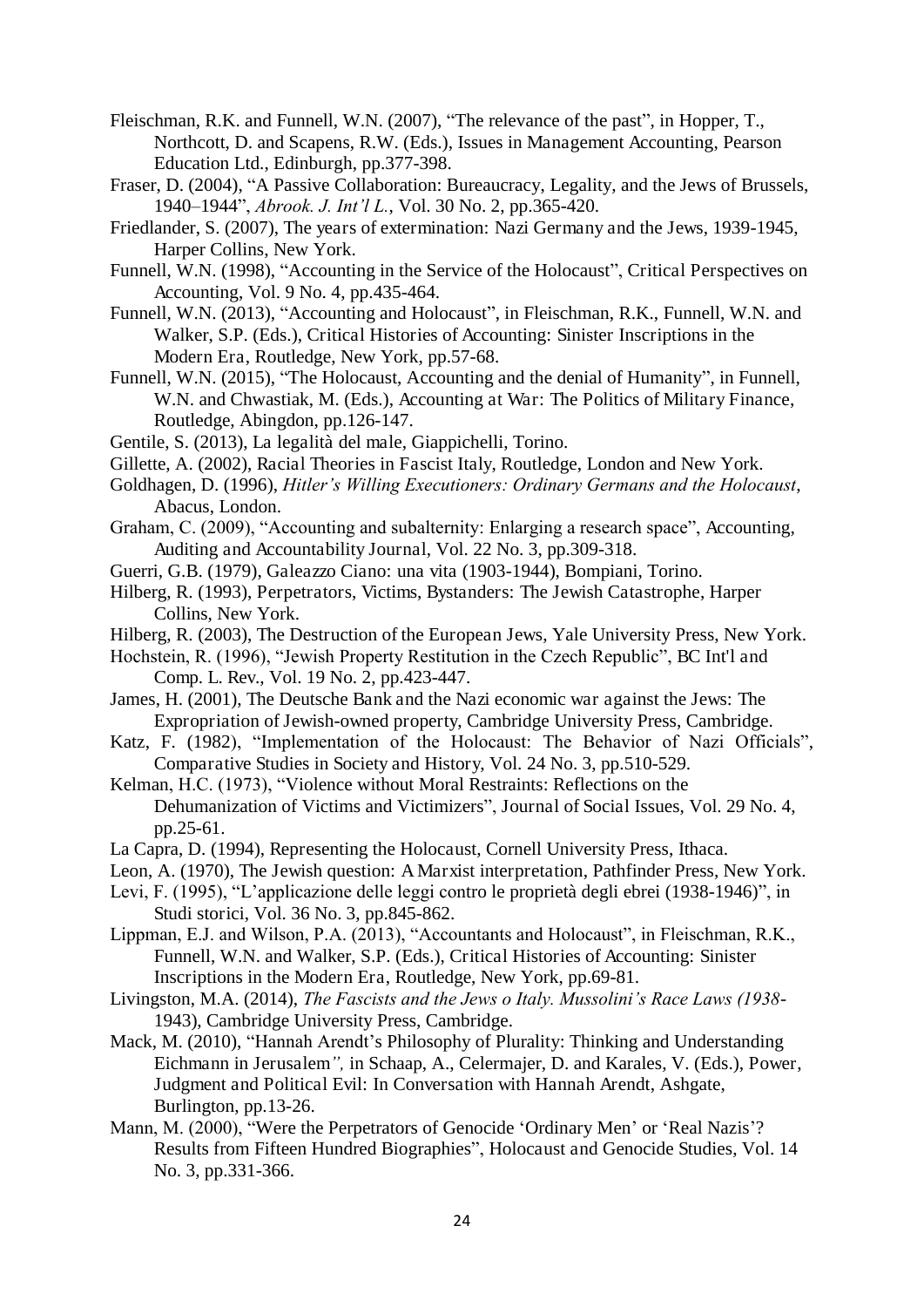Michaelis, M. (1982), Mussolini e la questione ebraica, Comunità, Milano.

Miller, P. (1990), "On the interrelations between Accounting and the State", Accounting, Organizations and Society, Vol. 15 No. 4, pp.315-338.

- Minnich, E. (2013), "The evil of banality: Arendt revisited", Arts and Humanities in Higher Education, Vol. 13 Nos. 1-2, pp.158-179.
- Muller-Hill B. (1994), "The Final Solution and the Role of Experts", in Cesarani, D. (Ed.), The Final Solution: Origins and Implementation, Routledge, London, pp.62-72.
- Naumann, B. (1966), Auschwitz, Praeger, New York.
- Neu, D. (2000a), "Accounting and accountability relations: colonization, genocide and Canada's first nations", Accounting, Auditing & Accountability Journal, Vol. 13 No. 3, pp.268-288.
- Neu, D. (2000b), "'Presents' for the 'Indians': land, colonialism and accounting in Canada", Accounting, Organizations and Society, Vol. 25 No. 2, pp.163-184.
- Neu, D. and Graham, C. (2006), "The birth of a nation: Accounting and Canada's first nations, 1860–1900", Accounting, Organizations and Society, Vol. 31 No. 1, pp. 47-76.
- Norberg, J. (2010), "The Political Theory of the Cliche: Hannah Arendt Reading Adolf Eichmann", Cultural Critique, Vol. 76, pp.74-97.
- Pollard, J. (1998), The Fascist Exerience in Italy, Routledge, New York.
- Procaccia, C. (2004), "The Roman Jews from the Emancipation to the Racial Laws. Economic and Social Aspects", in Venzo, M.I. and Migliau, B. (Eds.), The Racial Laws and the Jewish Community of Rome 1938-1945, Gangemi Editore, Roma, pp.29-32.
- Raspanti, M. (1994), "I razzismi del Fascismo", in Centro Furio Jesi (Ed.), Menzogna della razza: documenti e immagini del razzismo e dell'antisemitismo fascista, Grafis, Bologna, pp.73-91.
- Rodrigues, L.L. and Sangster, A. (2013), "The role of the state in the development of accounting in the Portuguese-Brazilian Empire, 1750-1822", Accounting History Review, Vol. 23 No. 2, pp.161-184.
- Romano, P.A. (1941), "I criteri legislativi per la qualificazione razziale", Il diritto razzista, Vol. 4 No. 1-4, pp.44-77.
- Rose, N. (1999), Powers of freedom, Cambridge University Press, Cambridge.
- Rosenberg, A. (1983), "The philosophical implications of the Holocaust", in Braham, R.L. (Ed.), Perspectives on the Holocaust. Holocaust Studies Series, Springer, Dordrecht, pp. 1-18.
- Rossi, G.S. (2003), La destra e gli ebrei: una storia italiana, Rubbettino, Soveria Mannelli.
- Safrian, H. (2000), "Expediting Expropriation and Expulsion: The Impact of the 'Vienna Model' on Anti-Jewish Policies in Nazi Germany, 1938", Holocaust and Genocide Studies, Vol. 14 No. 3, pp.390-414.
- Sarfatti, M. (1994), Mussolini contro gli ebrei, Einaudi, Torino.
- Sarfatti, M. (2007), Gli ebrei nell'Italia fascista, Einaudi, Torino.
- Shenhav, Y. (2013), "Beyond 'instrumental rationality': Lord Cromer and the imperial roots of Eichmann's bureaucracy", Journal of Genocide Research, Vol. 15 No.4, pp.379-399.
- Solomons, D. (1991), "Accounting and social change: A neutralist view", Accounting, Organizations and Society, Vol. 16 No. 3, pp.287-298.
- Spinosa, A. (1994), Mussolini: razzista riluttante, Bonacci, Firenze.
- Toscano, M. (1998), *L'abrogazione delle leggi razziali in Italia (1*943-1987), Senato della Repubblica, Roma.
- Turi, G. (1980), Il fascismo e il consenso degli intellettuali, Il Mulino, Bologna.
- Van Renselaar, C. (2000), Expropriation and restitution of Jewish property in the Netherlands 1940-1999: findings of recent investigations. Netherlands Central Bank, Amsterdam.